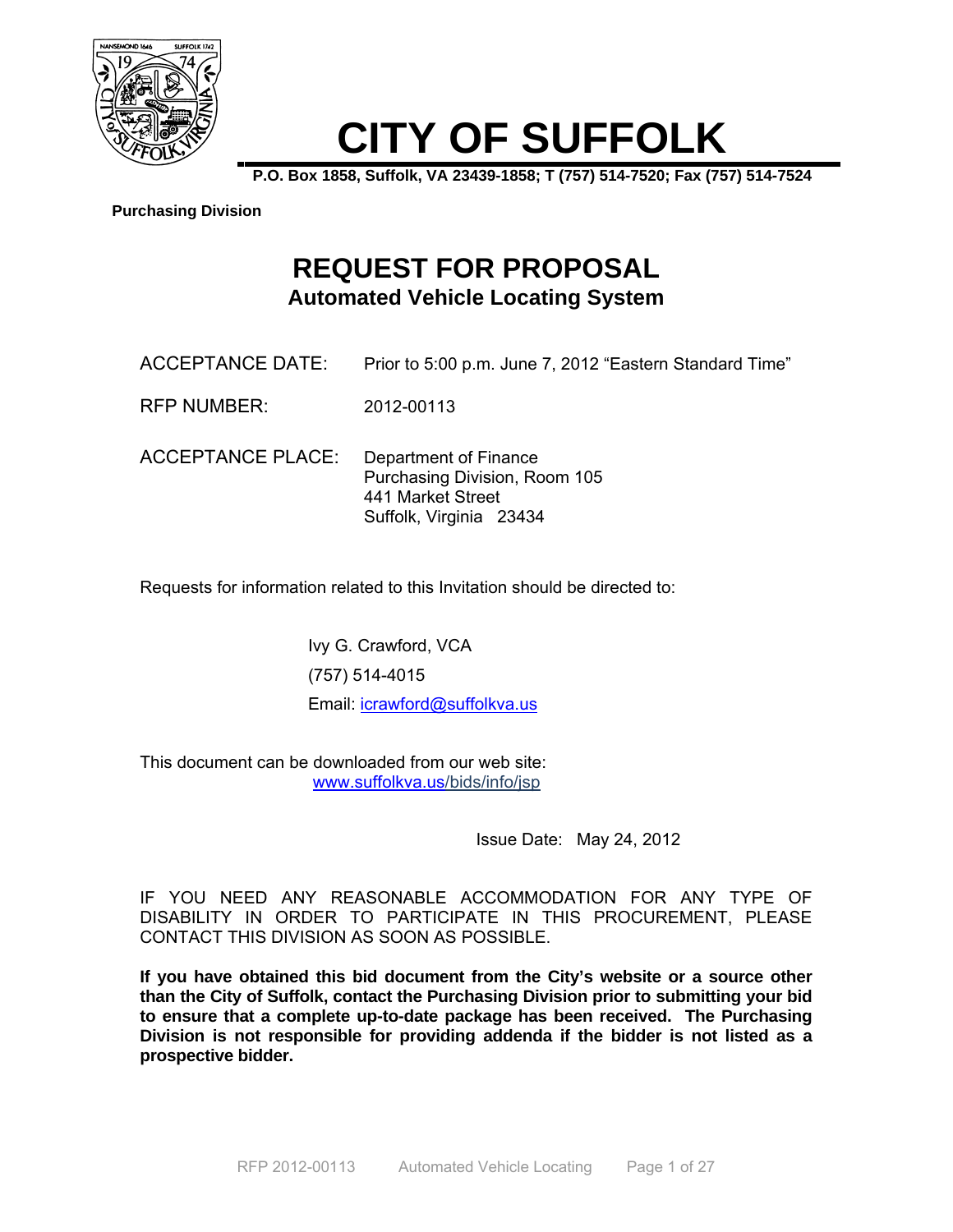### **REQUEST FOR PROPOSAL - Automated Vehicle Locating System**

### **SECTION/TITLE**

| PROPRIETARY/CONFIDENTIAL INFORMATION IDENTIFICATION22 |  |  |
|-------------------------------------------------------|--|--|
|                                                       |  |  |
|                                                       |  |  |
| PROOF OF AUTHORITY TO TRANSACT BUSINESS IN VIRGINIA26 |  |  |

Prepared by Ivy G. Crawford, VCA Date: May 24, 2012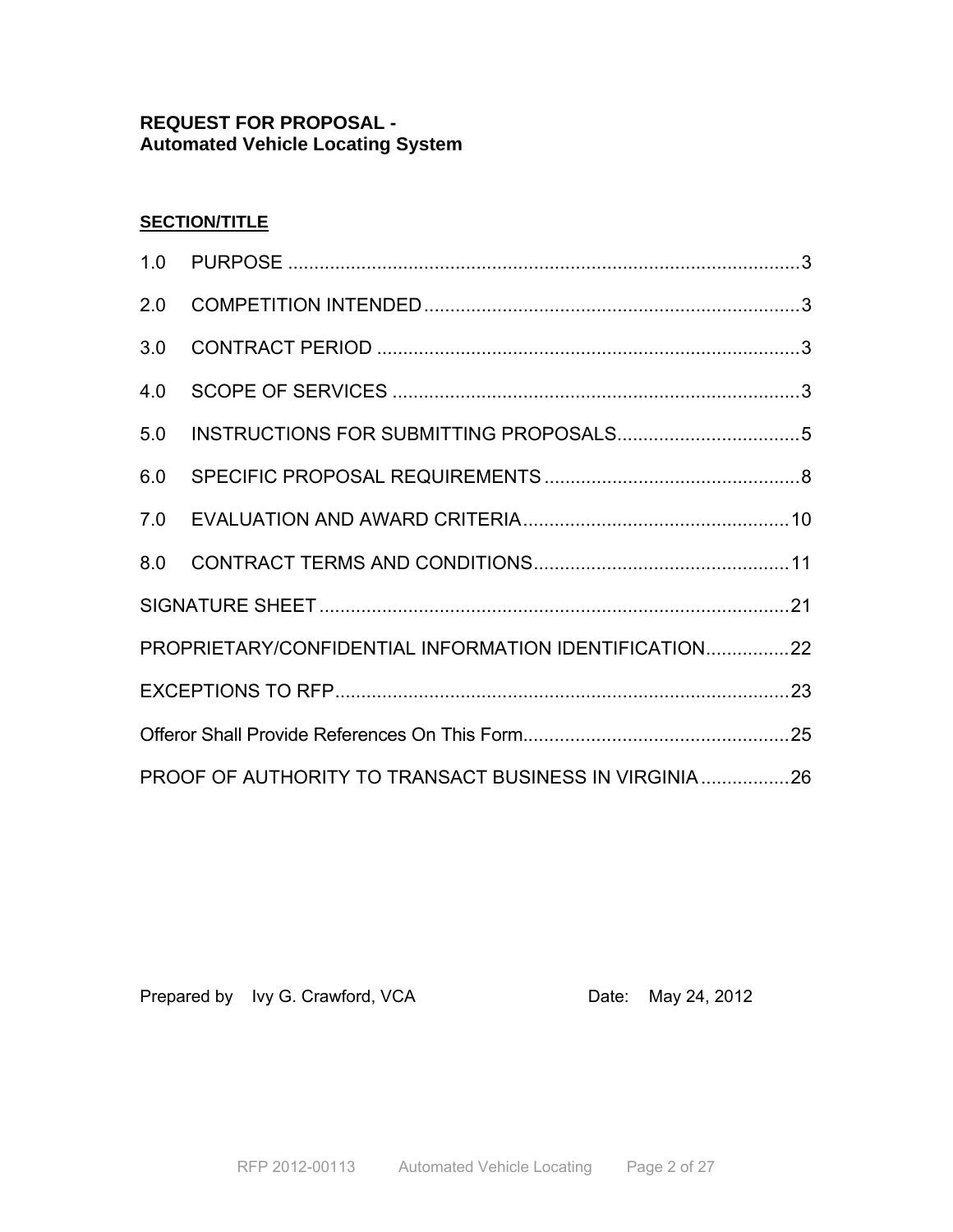# **Automated Vehicle Locating System**

## **1.0 PURPOSE**

The intent of this Request for Proposal (RFP) is to obtain an automated vehicle locating application to monitor the fleet of trucks and vehicles for the department of Public Works with options to include other departments if needed, to ensure the safety and efficiency of work zones as assigned.

# **2.0 COMPETITION INTENDED**

It is the City's intent that this Request for Proposal (RFP) permits competition. It shall be the offeror's responsibility to advise the Purchasing Agent in writing if any language requirement, specification, etc., or any combination thereof, inadvertently restricts or limits the requirements stated in this RFP to a single source. Such notification must be received by the Purchasing Agent not later than five (5) days prior to the date set for acceptance of proposals.

# **3.0 CONTRACT PERIOD**

Any resulting contract or contracts shall become effective upon executed contract and shall be effective through July 31, 2013. The City reserves the right to renew the contract for two (2) additional one-year periods, terminating July 31, 2015. The right is further reserved by the City to not renew the resulting contract at the expiration of any annual anniversary date by furnishing the Contractor with a sixty (60) day written notice. Either the City or the Contractor may terminate the contract without cause by first furnishing the other party sixty (60) days written notice of its intention to terminate.

A formal written contract with specifications will be entered into between parties. The proposal submittal shall substantially constitute the contract between the City and the Contractor. Formal written contracts will be drawn by the City, and all contract provisions that have not been stated herein will be drafted and included as necessary.

# **4.0 SCOPE OF SERVICES**

- 4.1 The City of Suffolk is looking for an automated vehicle locating (AVL) application that shall provide the following:
	- a) The application shall incorporate turn by turn navigation.
	- b) The application shall consist of real time fleet location monitoring.
	- c) The system shall have the ability to use City GIS (mapping) data to give accurate street names and locations.
	- d) The system shall give the location of the fleet as displayed on a GIS map.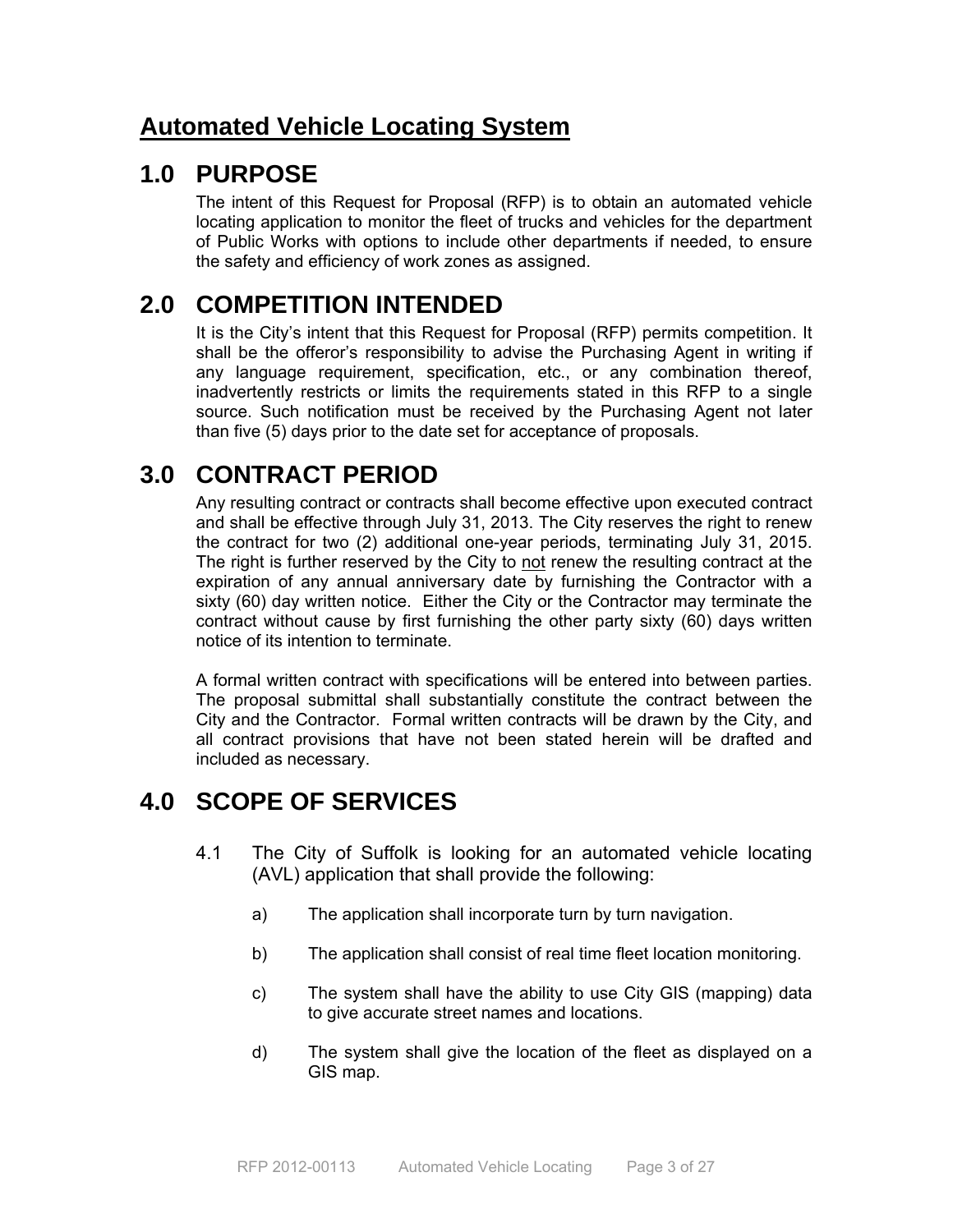- e) The application shall have the ability to quickly identify when a vehicle crosses into an area that is outside of the work zone assigned to that vehicle and areas that are marked as off limits.
- f) The application shall have the ability to create an end of the day route (waypoints) for each vehicle in the fleet.
- g) The system shall have the ability to determine and detect when an ignition is on or off, the speed driven, the direction the vehicle is moving, all idle time, vehicle brush position, vehicle arm positions.
- h) The application shall have a mobile interface in each vehicle in order for drivers to communicate with their respective offices.
- i) The City is looking to have an application with the ability to implement an enterprise multi-agency shared system.
- j) The application shall be a browser based web application.
- k) The system shall interface with the ESRI ArcGIS 9.3.1 version of software currently used by the City and be able to continue to interface when an upgrade occurs with the ESRI system.
- l) The City uses a Cityworks application; the automated vehicle locating system shall be able to interface with this job application and sequential upgrades of the City's application.
- 4.2 The contractor shall provide the following:
	- a) The package shall include full installation and implementation within three (3) months of award of contract.
	- b) The Vendor shall be on site to perform implementation and initial installation.
	- c) The Vendor shall provide training of staff (office staff and fleet staff) to use the software application.
	- d) The Vendor shall provide a local vendor to troubleshoot issues that arise with the hardware and software.
	- e) Once installed and in use, the vendor shall provide training to City staff in the installation of subsequent units and the ability to troubleshoot minor software and hardware issues.
	- f) The Vendor selected shall provide a pilot inspection where the vendor shall provide an onsite demonstration or from a site that has a fully implemented system.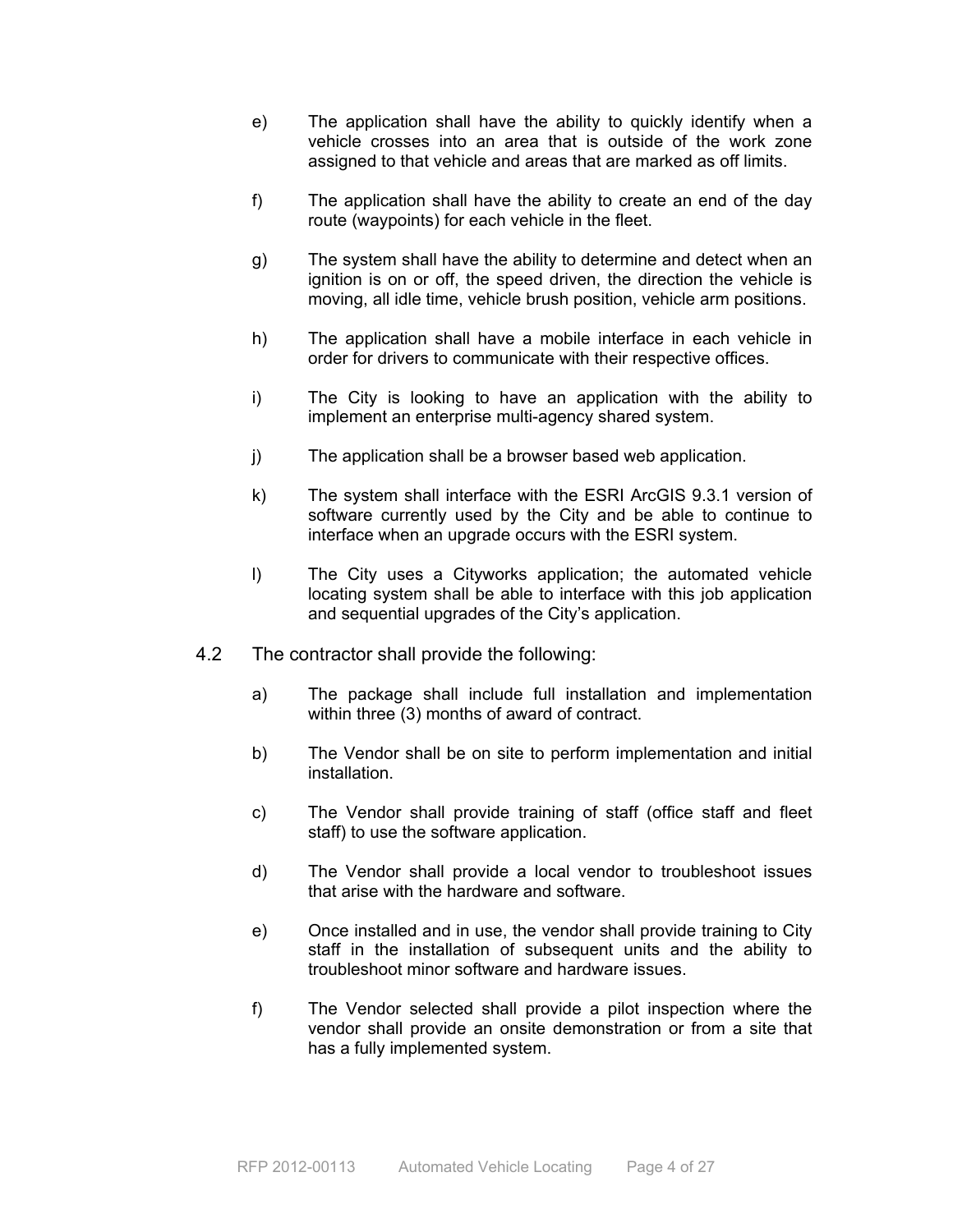# **5.0 INSTRUCTIONS FOR SUBMITTING PROPOSALS**

#### 5.1 Submission of Proposals

 Read the entire solicitation before submitting a proposal. Failure to read any part of this RFP shall not relieve any offeror from his or her contractual obligations. Be sure proposal is in a sealed container that is completely and properly identified. The face of the container shall indicate the RFP number, time and date of acceptance, and the title of the RFP. It is the responsibility of the Offeror to insure proposals are received by the Purchasing Division BEFORE the hour specified on the acceptance date. Proposals may either be mailed to: P.O. Box 1858, Suffolk, Virginia 23439 or hand delivered to 441 Market Street, Room 105, Suffolk, Virginia 23434.

5.2 Questions and Inquiries

 Questions and inquiries, both verbal and written, will be accepted from any and all firms. Inquires pertaining to Request for Proposals must give RFP number, title and acceptance date. Material questions will be answered in writing and will be distributed to all firms who receive the RFP provided, that all questions are received five (5) days prior to opening date.

 The Buyer I, Ivy Crawford, is the designated authorized spokesperson for the City of Suffolk with respect to this RFP. Accordingly all questions and/or comments should be directed to the Buyer's attention. The respondents to this RFP shall not contact, either directly or indirectly, any other employee or agent of the City regarding this RFP. This prohibition shall also extend to the Suffolk City Council and other elected City officials. Any such unauthorized contact may disqualify the offeror from the procurement.

### 5.3 Addendum and Supplement to Request

 If it becomes necessary to revise any part of this request or if additional data are necessary to enable an exact interpretation of provisions of this request, an addendum will be issued. It is the responsibility of the offeror to ensure that he has received all addendums prior to submitting a proposal. All addenda can be downloaded from www.suffolkva.us.

#### 5.4 Firm Pricing for City Acceptance

 Proposal pricing must be firm for City acceptance for 120 days from proposal receipt date.

### 5.5 Proprietary Information

 Trade secrets or proprietary information submitted by an offeror in connection with this solicitation shall not be subject to disclosure under the Virginia Freedom of Information Act; however, the offeror must invoke the protections of this section prior to or upon submission of the data or other materials, and must clearly identify the data or other materials to be protected and state the reasons why protection is necessary. Offerors shall not mark sections of their proposal as proprietary if they are to be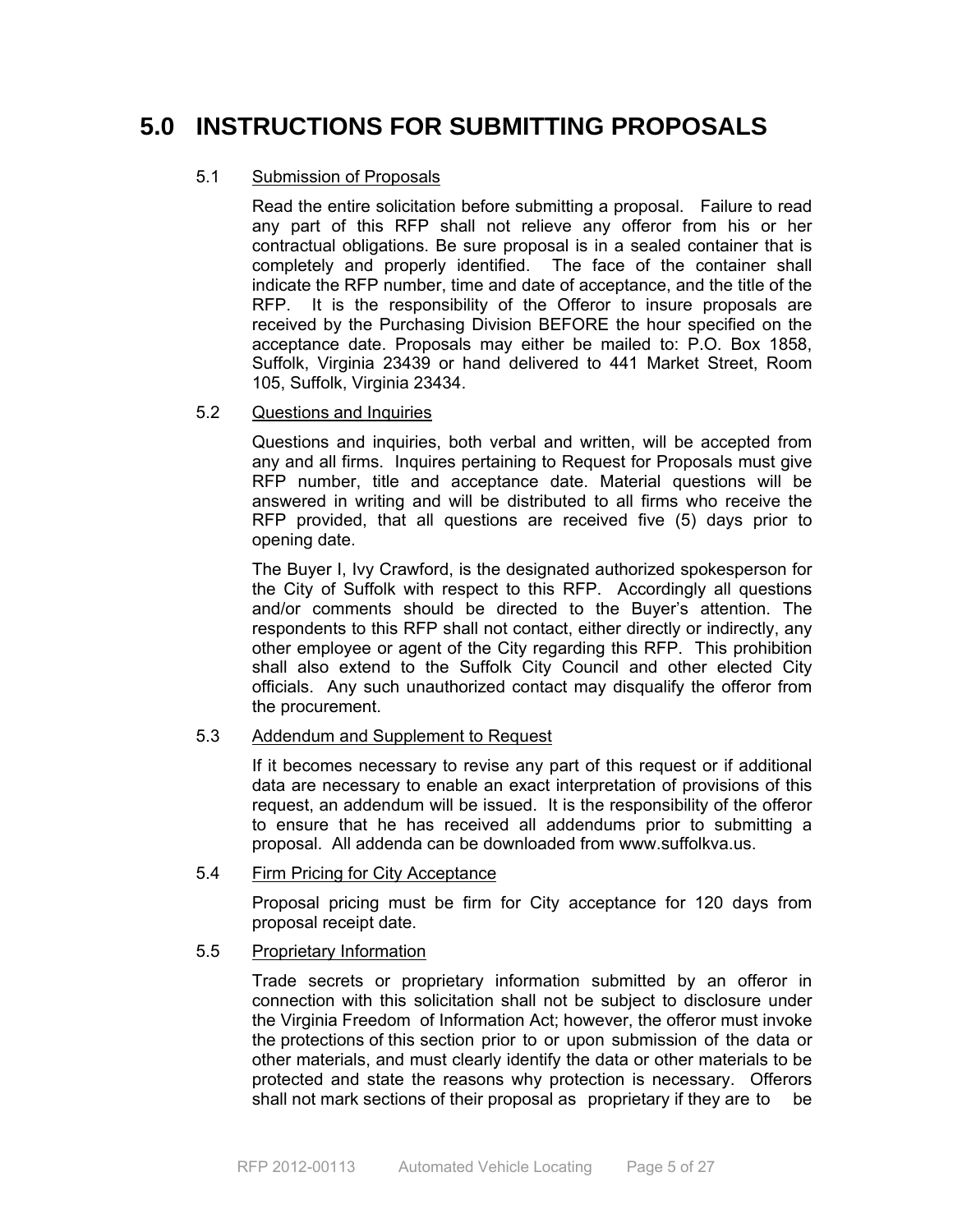part of the award of the contract and are of a "Material" nature. Any propriety information must be listed on the attached "Proprietary/confidential Information Identification" form and submitted with the proposal.

#### 5.6 Authority to Bind Firm in Contract

 Proposals MUST give full firm name and address of offeror. Failure to manually sign proposal may disqualify it. Person signing proposal should show TITLE or AUTHORITY TO BIND HIS FIRM IN A CONTRACT. Firm name and authorized signature must appear on proposal in the space provided on the pricing page.

#### 5.7 Preparation and Submission of Proposals

- a. All proposals shall be signed in ink by the individual or authorized principals of the firm.
- b. All attachments to the Request for Proposal requiring executing by the firm are to be returned with the proposals.
- c. Proposals are to be returned in a sealed container. The face of the container shall indicate the RFP number, time and date of public acceptance, and the title of the proposal.
- d. It is the Offeror's responsibility that the proposals are received by the Purchasing Division BEFORE the hour specified on the opening date. Requests for extensions of this time and date will not be granted. Firms mailing their proposals shall allow for normal mail time to ensure receipt of their proposals by the Purchasing Division prior to the time and date fixed for acceptance of the proposals. Proposals or unsolicited amendments to proposals received by the City after the acceptance date will not be considered. Proposals will be publicly accepted and logged in at the time and date specified above.
- e. Each firm shall submit one (1) original and four (4) copies of their proposal (including price proposal) to the City's Purchasing Division as indicated on the cover sheet of this Request for Proposal. The original proposal shall be clearly marked.

#### 5.8 Withdrawal of Proposals

- a. All proposals submitted shall be valid for a minimum period of one hundred twenty (120) calendar days following the date established for acceptance.
- b. Proposals may be withdrawn on written request from the offeror at the address shown in the solicitation prior to the time of acceptance.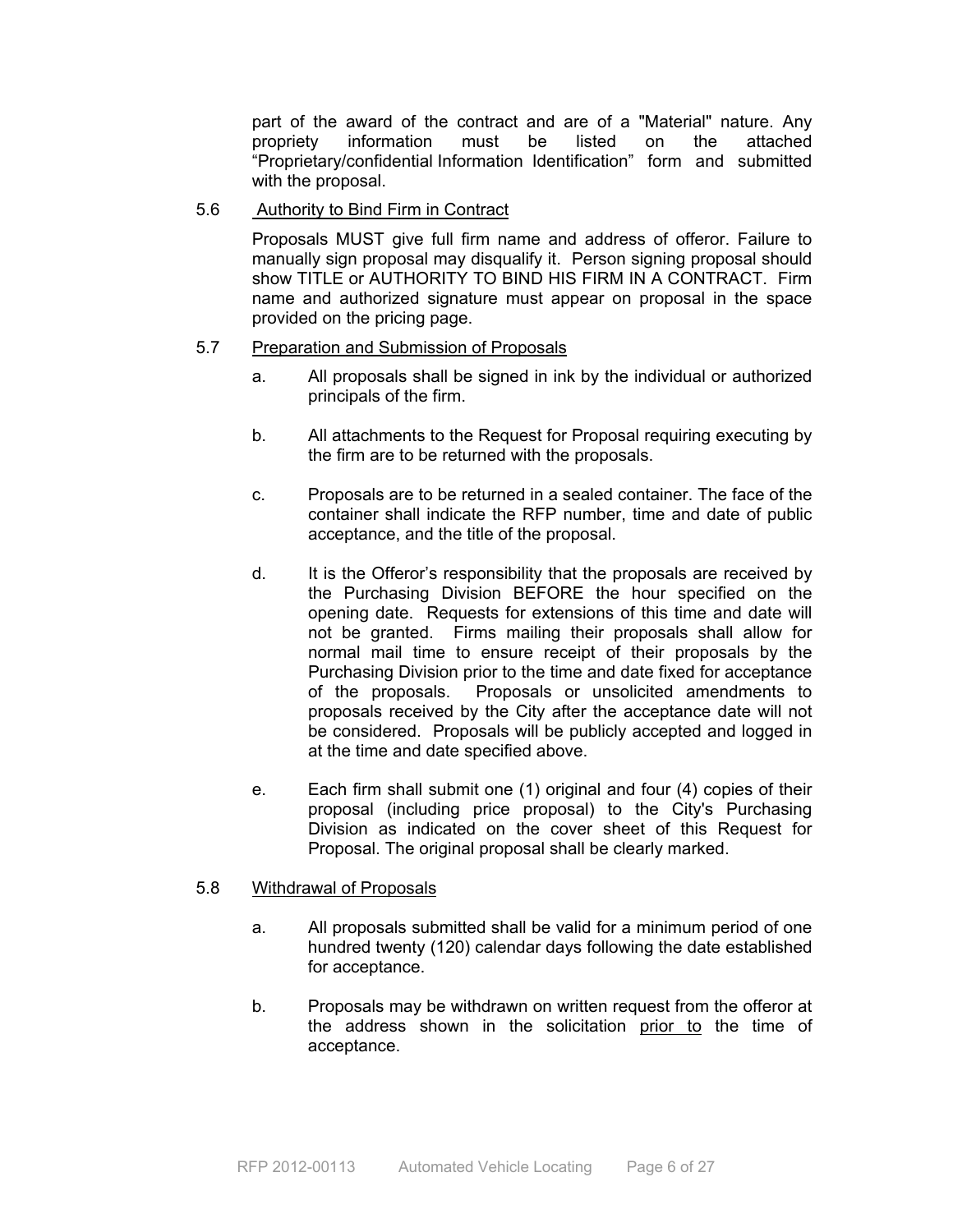- c. Negligence on the part of the offeror in preparing the proposal confers no right of withdrawal after the time fixed for the acceptance of the proposals.
- 5.9 Registering of Corporation

 Any corporation transacting business in Virginia shall secure a certificate of authority, as required by Section 13.1-757 of the Code of Virginia, from the State Corporation Commission (SCC), PO Box 1197, Richmond, VA. The SCC may be reached at (804) 371-9733.

#### 5.10 Late Proposals

LATE proposals will be returned to offeror UNOPENED, if RFP number, acceptance date and offeror's return address is shown on the container. It is the offeror's responsibility to insure arrival prior to the acceptance time for the RFP.

#### 5.11 Rights of the City

 The City reserves the right to accept or reject all or any part of any proposal, waive informalities and award the contract to best serve the interest of the City.

#### 5.12 Deviations from Scope of Services

If there is any deviation from that prescribed in the scope of services, the appropriate line in the scope of services shall be ruled out and the substitution clearly indicated. The City reserves the right to determine the responsiveness of any deviation.

#### 5.13 Miscellaneous Requirements

- a. The City will not be responsible for any expenses incurred by a firm in preparing and submitting a proposal. All proposals shall provide a straightforward, concise delineation of the firm's capabilities to satisfy the requirements of this request. Emphasis should be on completeness and clarity of content.
- b. Offerors who submit a proposal in response to this RFP may be required to make an oral presentation of their proposal. The Purchasing Division will schedule the time and location for this presentation.
- c. The contents of the proposal submitted by the successful offeror and this RFP will become part of any contract awarded as a result of the Scope of Services contained herein. The successful firm will be expected to sign a contract with the City.

 The City reserves the right to reject any and all proposals received by reason of this request, or to negotiate separately in any manner necessary to serve the best interests of the City.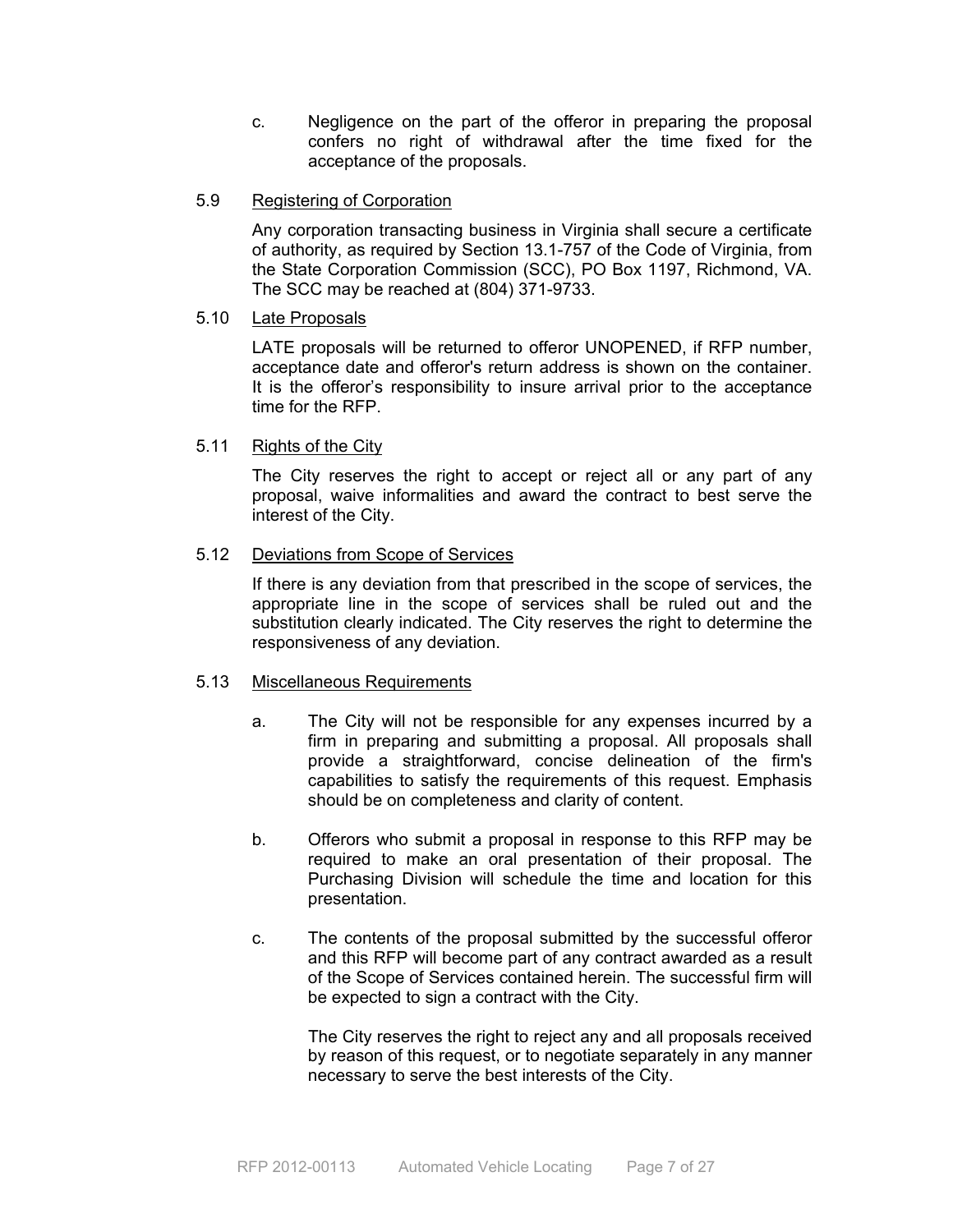#### 5.14 Announcement of Award

 A Notice of Award will be posted on the City's web site www.suffolkva.us and on the bulletin board located outside the Purchasing Division, Room 105, 441 Market Street, Suffolk, Virginia.

#### 5.15 Protest

 Offerors may refer to Sections 2.2-4357 through 2.2-4364 of the Code of Virginia to determine their remedies concerning this competitive process.

#### 5.16 Inclement Weather/Closure Of City Hall

 If City Hall is closed for business at the time scheduled for bid opening, for whatever reason, sealed bids will be accepted and opened on the next scheduled business day, at the originally scheduled time.

#### 5.17 Use of Contract by Other Public Bodies

 Offerors are advised that the resultant contract may be extended, with the authorization of the Offeror, to other public bodies, or public agencies or institutions of the United States to permit their use of the contract at the same prices and/or discounts and terms and conditions of the resulting contract. If any other public body decides to use the final contract, the Contractor shall deal directly with the public body concerning the placement of orders, issuance of the purchase orders, contractual disputes, invoicing and payment. The City of Suffolk acts only as the "Contracting Agent" for these public bodies. Failure to extend a contract to a public body will have no effect on consideration of your bid.

 It is the Contractor's responsibility to notify the public body(s) of the availability of the contract(s).

 Other public bodies desiring to use the contract shall make their own legal determination as to whether the use of this contract is consistent with their laws, regulations and other policies.

 Each public body has the option of executing a separate contract with the Contractor(s). Public bodies may add terms and conditions required by statue, ordinances, and regulations, to the extent that they do not conflict with the contract terms and conditions. If, when preparing such a contract, the general terms and conditions of a public body are unacceptable to the Contractor, the Contractor may withdraw its extension of the award to that public body.

 The City of Suffolk shall not be held liable for any costs or damages incurred by another public body as a result of any award extended to that public body by the Contractor.

# **6.0 SPECIFIC PROPOSAL REQUIREMENTS**

Proposals should be as thorough and detailed as necessary to allow the City of Suffolk to properly evaluate the offeror's capabilities to provide the required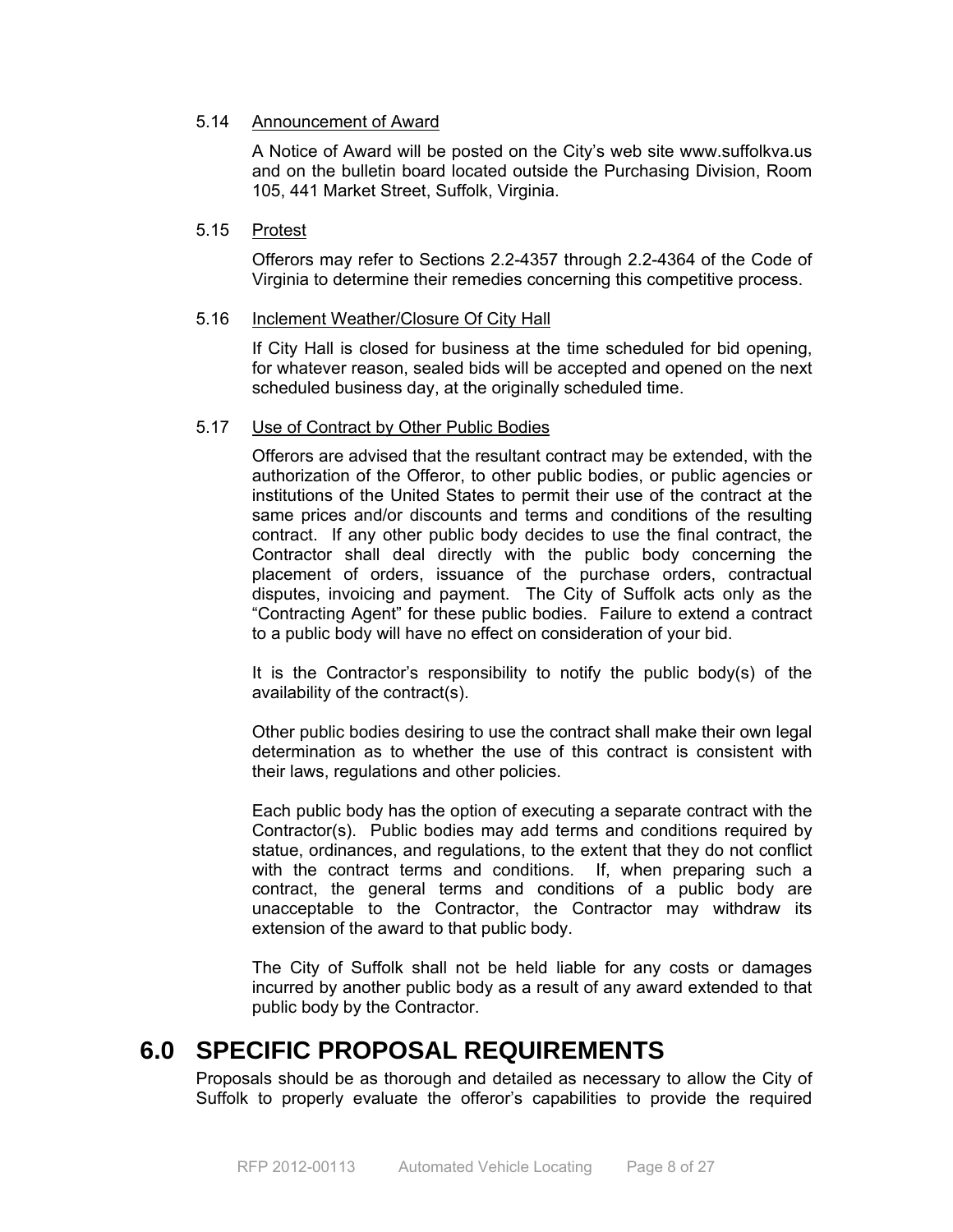services. Offerors are required to submit the following items in the format provided as a complete proposal:

#### 6.1 Signature Sheet and Cover Letter

 The offeror shall complete and submit the Signature Sheet (included in the proposal) and submit it with a brief cover letter. The cover letter should summarize key elements of the proposal. An individual authorized to bind the Contractor must sign the letter and Signature Sheet, as well. The letter must stipulate that the proposal price(s) will be valid for a period of at least 120 days. Indicate the address, email address and telephone number of the Contractor's office.

#### 6.2 Scope of Services

 This section of the proposal should include a general discussion of the Contractor's understanding of the "overall" project and a summary of the products and services being proposed.

Offerors must provide the following information about the Contractor and any company that is proposing partnering or sub-contracting with or fulfilling this contract so that the City can evaluate the Contractor's stability and ability to support the commitments set forth in response to this Request for Proposal.

 The City, at its option, may require the Contractor to furnish additional information or clarification.

- a. State your organization's ability to complete the work within the time stipulated. If you are unable to meet the deadlines, please indicate the specific reasons that the deadlines cannot be met.
- b. Describe in concise terms the methodology you will use to complete the requirements described in the RFP.
- c. Describe any other services you will provide for the fee submitted for each item or service to either ensure successful completion of this project and/or to enhance the efficiency of this project.
- d. Describe your organization's quality control/assurance program as it relates to this project.

#### 6.3 Company Statement of Qualifications

 Provide a brief background including years in business and office location. Provide an organizational charter, including all staff located at the office location provided with this proposal. Please list by classification (e.g. equipment operator, arborist, laborer, office employee, supervisor, manager, etc.)

#### 6.4 Resume of Responsible Individuals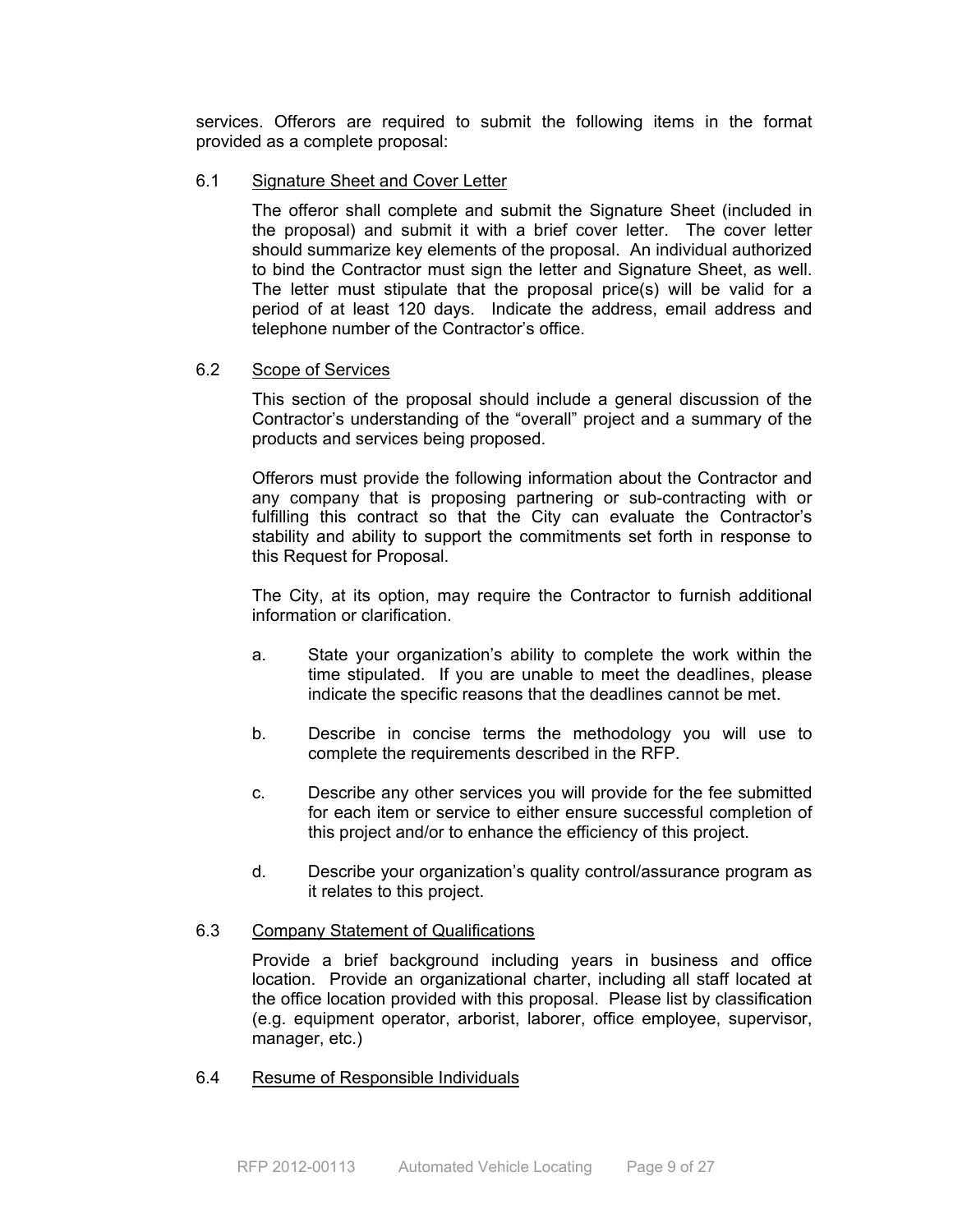Provide a resume for each individual assigned to this project as a manager and or supervisor that includes a minimum of the following:

- a. Name
- b. Role in project
- c. Years with this firm
- d. Any previous similar experience, including other firms and years of service
- 6.5 Client References

 List your firms' experience with similar type projects during the last five (5) years. Work with state and/or local governments is preferred. Provide client's name, contact person, phone and/or email address along with project description and project date.

#### 6.6 Fee Proposal

Provide your cost to provide the services required by this RFP.

#### 6.7 Exceptions to the RFP

All requested information in this RFP must be supplied. Contractors may take exception to certain requirements in the RFP. All exceptions shall be clearly identified on the "Exceptions to RFP" sheet located on Page 26.

### **7.0 EVALUATION AND AWARD CRITERIA**

The City's Evaluation Committee shall review each proposal and verify the claims and credentials of each Offeror. Two (2) or more Offerors deemed to be fully qualified and best suited among those submitting proposals may be selected for interview based on the criteria listed below:

- Management skills and technical expertise.
- Capability of being able to meet the City's objectives.
- Ability to provide a fully functional system.
- Capability for timely response.
- Capability to provide training as required.
- Fee range for proposed work plan.
- Overall quality and completeness of proposal.

Negotiations shall then be conducted with each of the offerors so selected. Price shall be considered, but need not be the sole determining factor. After negotiations have been conducted with each offeror, the City shall select the offeror which, in its opinion, has made the best proposal, and will award the contract to that offeror. Should the City determine, in its sole discretion, that one offeror is qualified, or that one offeror is clearly more highly qualified than the other under consideration, a contract may be negotiated and awarded to that offeror. The City of Suffolk is not required to furnish a statement of the reason(s) why a proposal was not deemed to be the most advantageous.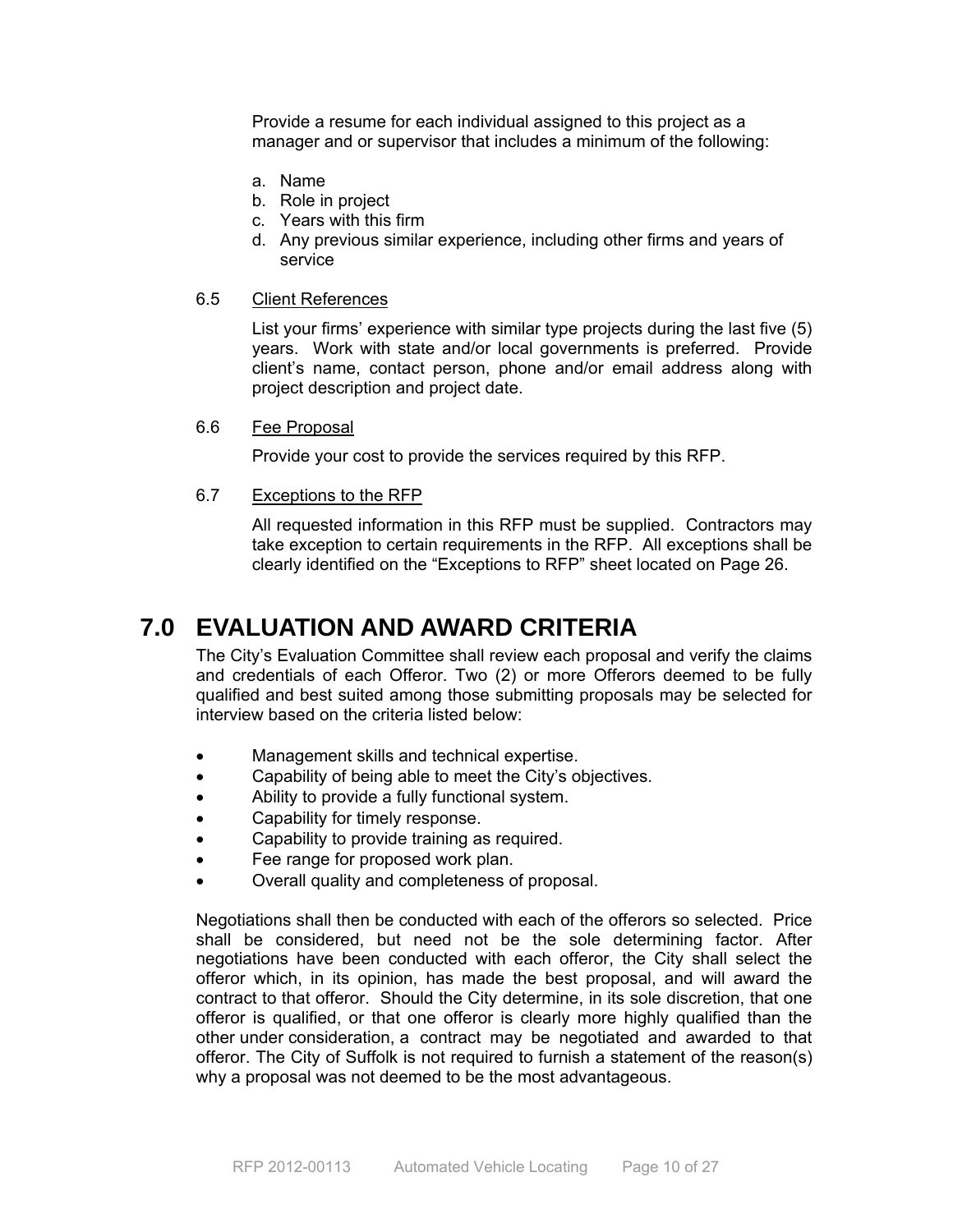The successful firm will be expected to sign a contract with the City of Suffolk. The successful firm shall execute and return the contract documents to the City within ten (10) days of receipt. The City reserves the right to include additional terms and provisions, as negotiated.

# **8.0 CONTRACT TERMS AND CONDITIONS**

### 8.1 Procedures

The extent and character of the services to be performed by the firm shall be subject to the general control and approval of the Project Manager or his authorized representative(s). The firm shall not comply with requests and/or orders issued by other than the Project Manager or his authorized representative(s) acting within their authority for the City. Any change to the contract must be approved in writing by the Purchasing Agent and the Contractor.

### 8.2 Insurance

 The successful offeror shall procure, maintain, and provide proof of, insurance coverages for injuries to persons and/or property damage as may arise from or in conjunction with, the work performed on behalf of the City by the offeror, his agents, representatives, employees or subcontractors. Proof of coverage as contained herein shall be submitted fifteen (15) days prior to the commencement of work and such coverage shall be maintained by the offeror for the duration of the contract period; for occurrence policies. Claims made policies must be in force or that coverage purchased for three (3) years after contract completion date.

### a. General Liability:

 Coverage shall be as broad as: Comprehensive General Liability endorsed to include Broad Form, Commercial General Liability form including Products/Completed Operations. Minimum Limits General Liability:

- \$1,000,000 General Aggregate Limit
- \$1,000,000 Products & Completed Operations
- \$1,000,000 Personal and Advertising Injury
- \$1,000,000 Each Occurrence Limit
- \$ 50,000 Fire Damage Limit
- \$ 5,000 Medical Expense Limit
- b. Automobile Liability: Coverage sufficient to cover all vehicles owned, used, or hired by the offeror, his agents, representatives, employees or subcontractors. Minimum Limits Automobile Liability: \$1,000,000 Combined Single Limit \$1,000,000 Each Occurrence Limit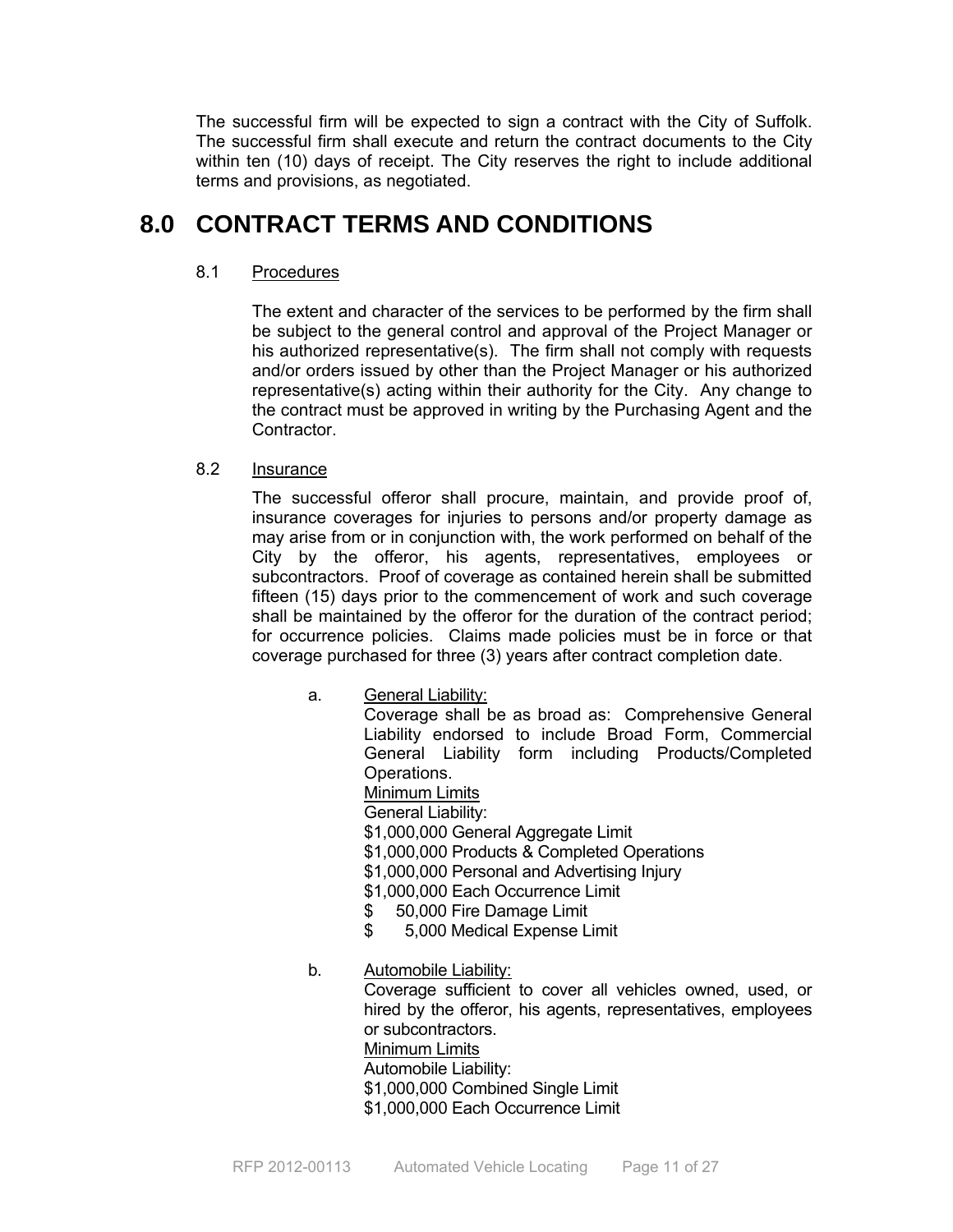- \$ 5,000 Medical Expense Limit
- c. Workers' Compensation: Limits as required by the Workers' Compensation Act of Virginia. Employers Liability, \$1,000,000.
- d. Coverage Provisions
	- 1. All deductibles or self-insured retention shall appear on the certificate(s).
	- 2. The City of Suffolk, its' officers/officials, employees, agents and volunteers shall be added as "**additional insured**" as their interests may appear. This provision does not apply to Professional Liability or Workers' Compensation / Employer's Liability.
	- 3. The offeror's insurance shall be primary over any applicable insurance or self-insurance maintained by the City.
	- 4. Shall provide 30 days written notice to the City before any cancellation, suspension, or void of coverage in whole or part, where such provision is reasonable.
	- 5. All coverages for subcontractors of the offeror shall be subject to all of the requirements stated herein.
	- 6. All deductibles or self-insured retention shall appear on the certificate(s) and shall be subject to approval by the City. At the option of the City, either; the insurer shall reduce or eliminate such deductible or self-insured retention; or the offeror shall be required to procure a bond guaranteeing payment of losses and related claims expenses.
	- 7. Failure to comply with any reporting provisions of the policy(s) shall not affect coverage provided the City, its' officers/officials, agents, employees and volunteers.
	- 8. The insurer shall agree to waive all rights of subrogation against the City, its' officers/officials, agents, employees or volunteers for any act, omission or condition of premises which the parties may be held liable by reason of negligence.
	- 9. The offeror shall furnish the City certificates of insurance including endorsements affecting coverage. The certificates are to be signed by a person authorized by the insurance company(s) to bind coverage on its' behalf, if executed by a broker, notarized copy of authorization to bind, or certify coverage must be attached.
	- 10. All insurance shall be placed with insurers maintaining an A.M. Best rating of no less than an A: VII. If A.M. Best rating is less than A: VII,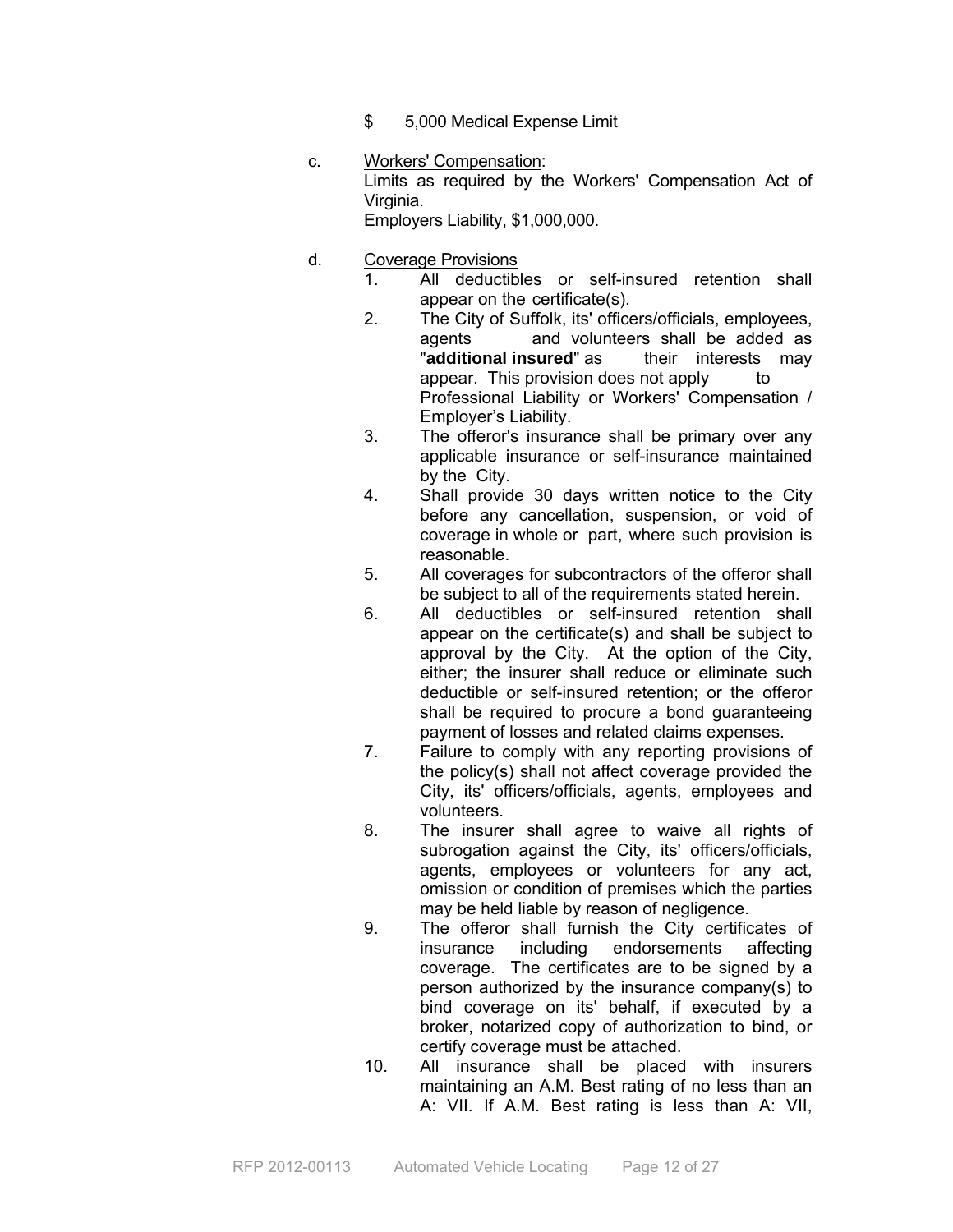approval must be received from City's Risk Management Manager.

All coverages designated herein shall be as broad as the Insurance Services Office (ISO) forms filed for use with the Commonwealth of Virginia.

#### 8.3 Notice of Required Disability Legislation Compliance

City of Suffolk government is required to comply with state and federal disability legislation: The Rehabilitation Act of 1993 Section 504, The Americans with Disabilities Act (ADA) for 1990 Title II and The Virginians with Disabilities Act of 1990.

Specifically, City of Suffolk, may not, through its contractual and/or financial arrangements, directly or indirectly avoid compliance with Title II of the Americans with Disabilities Act, Public Law 101-336, which prohibits discrimination by public entities on the basis of disability. Subtitle A protects qualified individuals with disability from discrimination on the basis of disability in the services, programs, or activities of all State and local governments. It extends the prohibition of discrimination in federally assisted programs established by the Rehabilitation Act of 1973 Section 504 to all activities of State and local governments, including those that do not receive Federal financial assistance, and incorporates specific prohibitions of discrimination on the basis of disability in Titles I, III, and V of the Americans with Disabilities Act. The Virginians with Disabilities Act of 1990 follows the Rehabilitation Act of 1973 Section 504.

#### 8.4 Anti-Discrimination

By submitting their bids, bidders certify to the City that they will conform to the provisions of the Federal Civil Rights Act of 1964, as amended, as well as the Virginia Fair Employment Contracting Act of 1975, as amended, where applicable, the Virginians with Disabilities Act, the Americans with Disabilities Act and 2.2-4311 of the Virginia Public Procurement Act (VPPA). If the award is made to a faith-based organization, the organization shall not discriminate against any recipient of goods, services, or disbursements made pursuant to the contract on the basis of the recipient's religion, religious belief, refusal to participate in a religious practice, or on the basis of race, age, color, gender or national origin and shall be subject to the same rules as other organizations that contract with public bodies to account for the use of the funds provided; however, if the faith-based organization segregates public funds into separate accounts, only the accounts and programs funded with public funds shall be subject to audit by the public body. (Code of Virginia 2.2.4343.1E).

In every contract over \$10,000 shall include the following provisions:

1. During the performance of this contract, the contractor agrees as follows: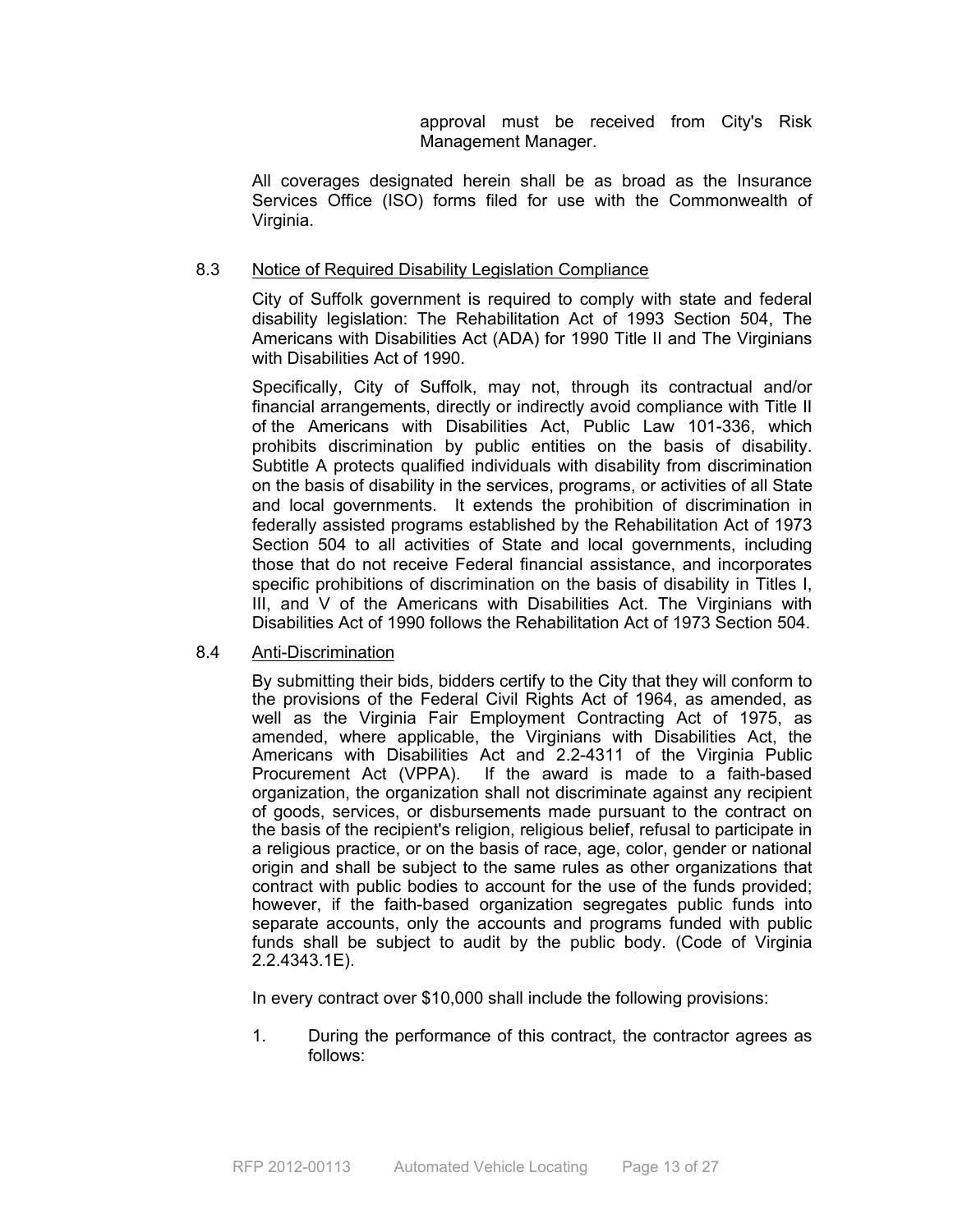- a. The contractor will not discriminate against any employee or applicant for employment because of race, religion, color, sex, national origin, age, disability, service disabled veterans or any other basis prohibited by state law relating to discrimination in employment, except where there is a bona fide occupational qualification reasonably necessary to the normal operation of the contractor. The contractor agrees to post in conspicuous places, available to employees and applicants for employment, notices setting forth the provisions of this nondiscrimination clause.
- b. The contractor, in all solicitations or advertisements for employees placed by or on behalf of the contractor, will state that such contractor is an equal opportunity employer.
- c. Notices, advertisements and solicitations placed in accordance with federal law, rule or regulation shall be deemed sufficient for the purpose of meeting these requirements.
- 2. The contractor will include the provisions of No. 1 above in every subcontract or purchase order over \$10,000, so that the provisions will be binding upon each subcontractor or vendor.

### 8.5 Ethics in Public Contracting

The provisions contained in Sections 2.2-4367 through 2.2-4377 of the Virginia Public Procurement Act as set forth in the 1950 Code of Virginia, as amended, shall be applicable to all contracts solicited or entered into by this City.

A copy of these provisions may be obtained from the Purchasing Agent upon request. The provisions of this article supplement, but do not supersede, other provisions of law including, but not limited to, the Virginia Conflict of Interest Act (§2.1-348 et. seq.), the Virginia Governmental Frauds Act (§18.2-498.1 et. seq.) and Articles 2 and 3 of Chapter 10 of Title 18.2. The provisions apply notwithstanding the fact that the conduct described may not constitute a violation of the Virginia Conflict of Interests Act.

### 8.6 Compliance with Federal Immigration Law

Contractor does not, and shall not during the performance of the contract for goods and services in the Commonwealth of Virginia, knowingly employ an unauthorized alien as defined in the Federal Immigration Reform and Control Act of 1986.

### 8.7 Debarment Status

By submitting a bid, bidders certify that they are not currently debarred by the Commonwealth of Virginia from submitting bids or proposals on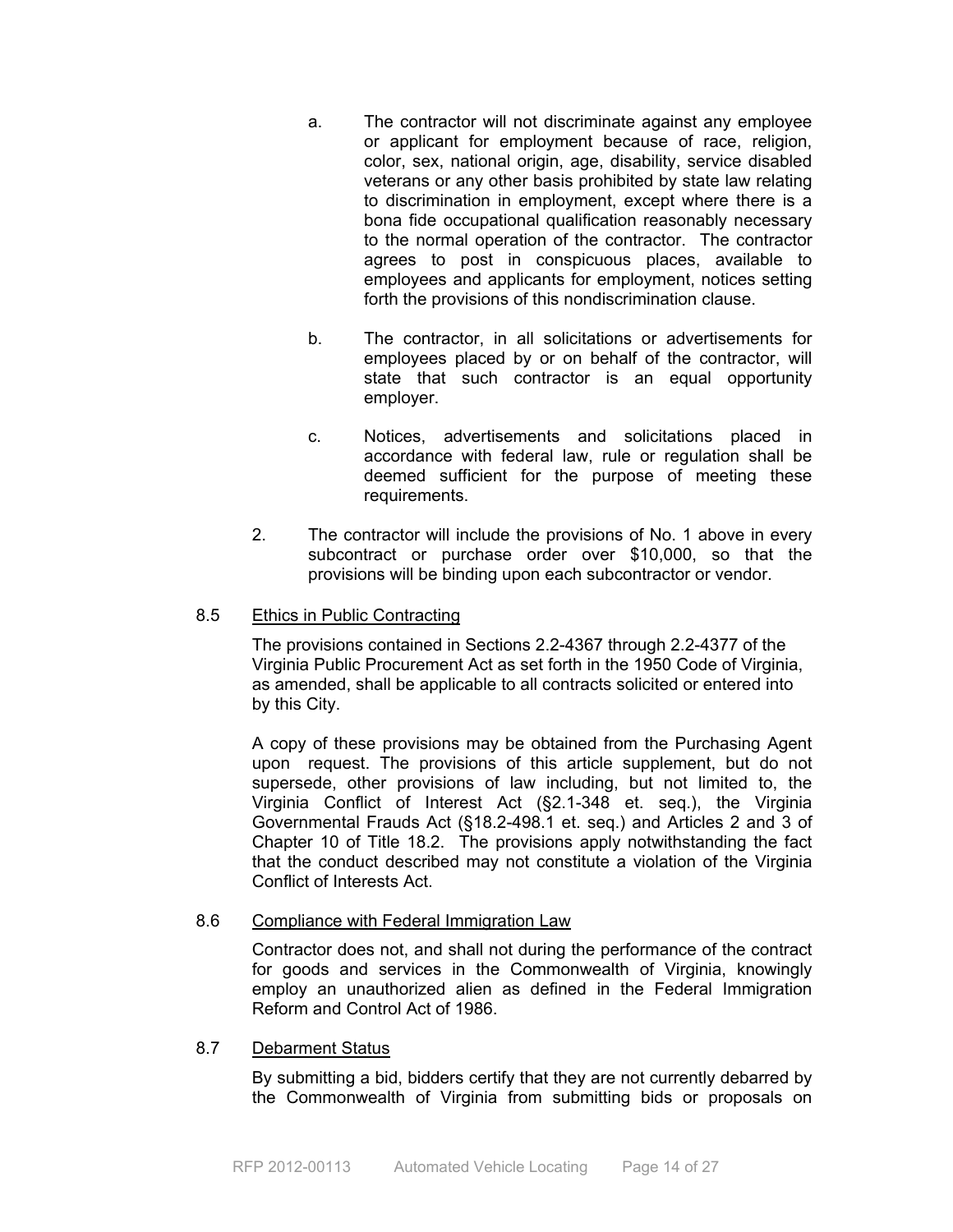contracts for the type of goods and/or services covered by this solicitation, nor are they an agent of any person or entity that is currently so debarred.

#### 8.8 Antitrust

By entering into a contract, the contractor conveys, sells, assigns, and transfers to the City of Suffolk all rights, title and interest in and to all causes of action it may now have or hereafter acquire under the antitrust laws of the United States and the Commonwealth of Virginia, relating to the particular goods or services purchased or acquired by the City of Suffolk under said contract.

#### 8.9 Drug-free Workplace

During the performance of this contract, the contractor agrees to (i) provide a drug-free workplace for the contractor's employees; (ii) post in conspicuous places, available to employees and applicants for employment, a statement notifying employees that the unlawful manufacture, sale, distribution, dispensation, possession, or use of a controlled substance or marijuana is prohibited in the contractor's workplace and specifying the actions that will be taken against employees for violations of such prohibition; (iii) state in all solicitations or advertisements for employees placed by or behalf of the contractor that the contractor maintains a drug-free workplace; and (iv) include the provisions of the foregoing clauses in every subcontract or purchase order of over \$10,000, so that the provisions will be binding upon each subcontractor or vendor.

For the purpose of this section, "drug-free workplace" means a site for the performance of work done in connection with a specific contract awarded to a contractor in accordance with this chapter, the employees of whom are prohibited from engaging in the unlawful manufacture, sale, distribution, dispensation, possession, or use of a controlled substance or marijuana during the performance of the contract.

#### 8.10 Exemption from Taxes

 The City is exempt from State Sales Tax and Federal Excise Tax. Tax Exemption Certificates indicating the City's tax exempt status will be furnished by City of Suffolk upon request.

#### 8.11 Faith-Based Organizations

City of Suffolk does not discriminate against faith-based organizations.

8.12 Modifications

There may be no modification of this contract except in writing executed by the authorized representative of the City and Contractor.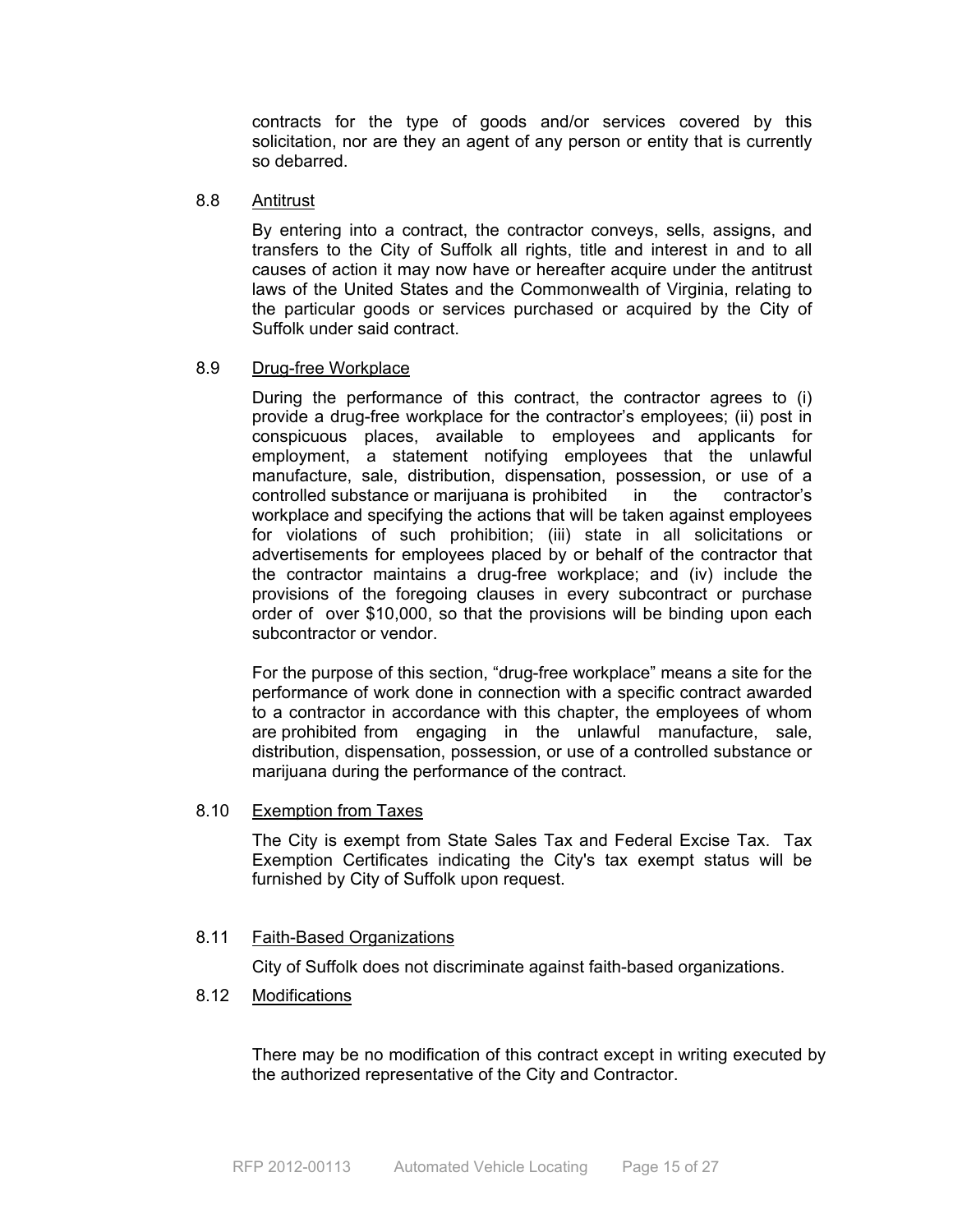#### 8.13 Invoicing and Payment

 The firm shall submit invoices on a frequency to be determined, as agreed upon by the City, for each payment requested. Such statement shall also include a detailed breakdown of all charges.

 All such invoices will be paid promptly unless any items thereon are questioned, in which event payment will be withheld pending verification of the amount claimed and the validity of the claim. The firm shall provide complete cooperation during any such investigation. All invoices shall be forwarded to the following address:

 City of Suffolk, Virginia Using Department P.O. Box 1858 Suffolk, Virginia 23439

Upon acceptance of work, the City will render payment within forty-five (45) days of receipt of invoice. Interest shall accrue at the rate of one percent per month. Unless otherwise provided under the terms of this CONTRACT, interest for late payments shall not exceed one percent (1%) per month.

 Individual contractors shall provide their social security numbers, and proprietorships, partnerships, and corporations shall provide their federal employer identification number on the pricing form.

#### 8.14 Payments to Subcontractors

Within seven (7) days after receipt of monies paid by the City for work performed by a subcontractor under this contractor, the contractor shall either:

- a. Pay the subcontractor for the proportionate share of the total payment received from the City attributable to the work performed by the subcontractor under this contract; or
- b. Notify the City and subcontractor, in writing, of his intention to withhold all or a part of the subcontractor's payment and the reason for non-payment.

The contractor shall pay interest to the subcontractor on all amounts owed that remain unpaid beyond the seven (7) day period except for amounts withheld as allowed in item b above.

Payments to subcontractor shall be made in accordance with § 2.2-4354 of Code of Virginia (1950), as amended. Unless otherwise specified in the contract, interest shall accrue at the rate of one percent (1%) per month.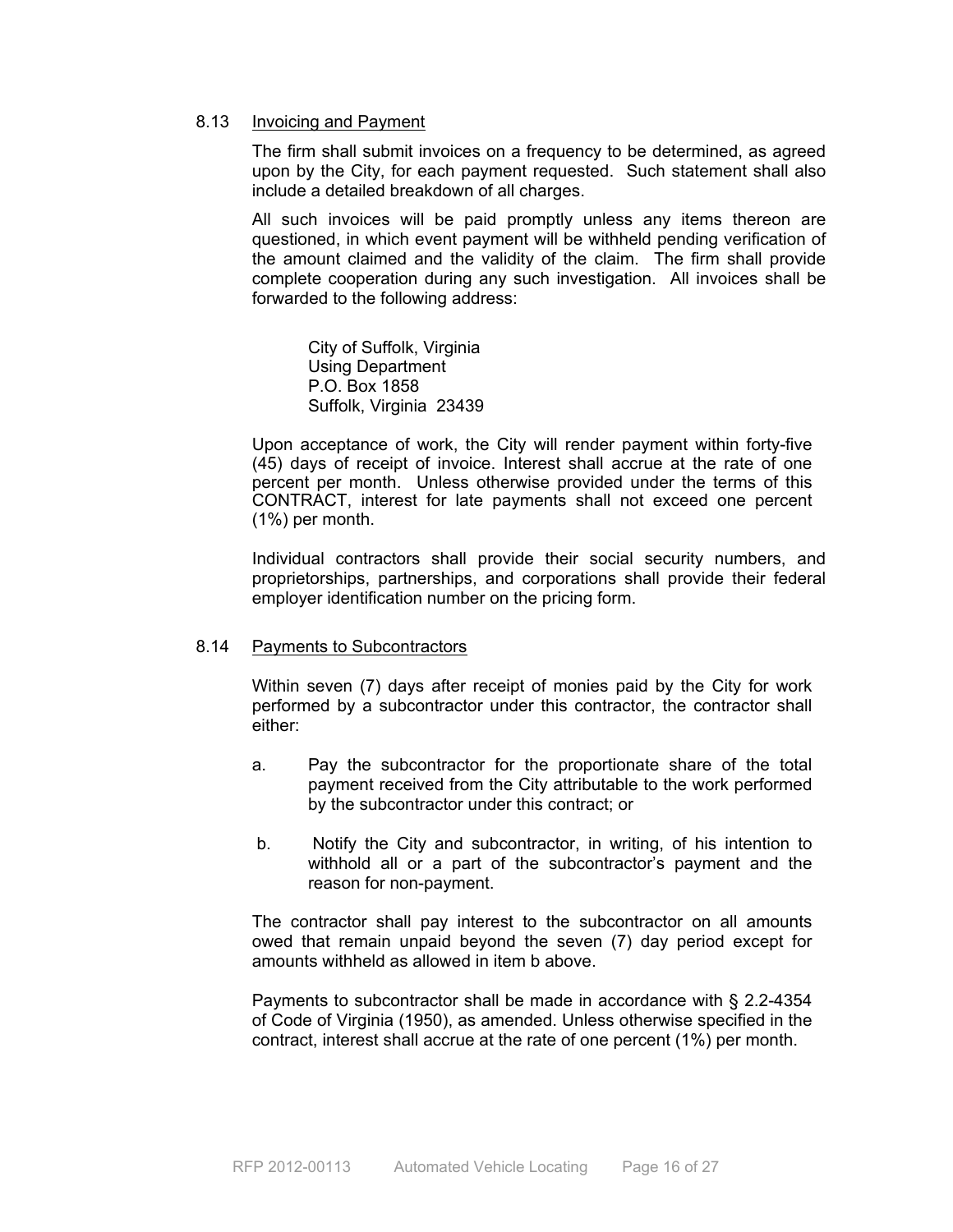#### 8.15 Non-Assignment of Contract

The successful offeror is prohibited from assigning, transferring, conveying, subletting, or otherwise disposing of this agreement or its rights, title or interest therein or its power to execute such agreement to any other person, company or corporation without the prior consent and approval in writing by the City.

#### 8.16 Termination without Cause

The CITY may at any time, and for any reason, terminate this Contract by written notice to CONTRACTOR specifying the termination date, which shall be not less than thirty (30) days from the date such notice is mailed.

Notice shall be given to CONTRACTOR by certified mail/return receipt requested at the address set forth in CONTRACTOR's Bid Proposal or as provided in this Contract.

In the event of such termination, CONTRACTOR shall be paid such amount as shall compensate CONTRACTOR for the work satisfactorily completed, and accepted by the CITY, at the time of termination.

If the CITY terminates this Contract, CONTRACTOR shall withdraw its personnel and equipment, cease performance of any further work under this Contract, and turn over to the CITY any work completed or in process for which payment has been made.

#### 8.17 Termination with Cause/Default/Cancellation

In the event that CONTRACTOR shall for any reason or through any cause be in default of the terms of this Contract, the CITY may give CONTRACTOR written notice of such default by certified mail/return receipt requested at the address set forth in Contractor's Bid/Proposal or as provided in this CONTRACT.

Unless otherwise provided, CONTRACTOR shall have ten (10) days from the date such notice is mailed in which to cure the default. Upon failure of CONTRACTOR to cure the default, the CITY may immediately cancel and terminate this CONTRACT as of the mailing date of the default notice.

Upon termination, CONTRACTOR shall withdraw its personnel and equipment, cease performance of any further work under the CONTRACT, and turn over to the CITY any work in process for which payment has been made.

In the event of violations of law, safety or health standards and regulations, this CONTRACT may be immediately cancelled and terminated by the CITY and provisions herein with respect to opportunity to cure default shall not be applicable.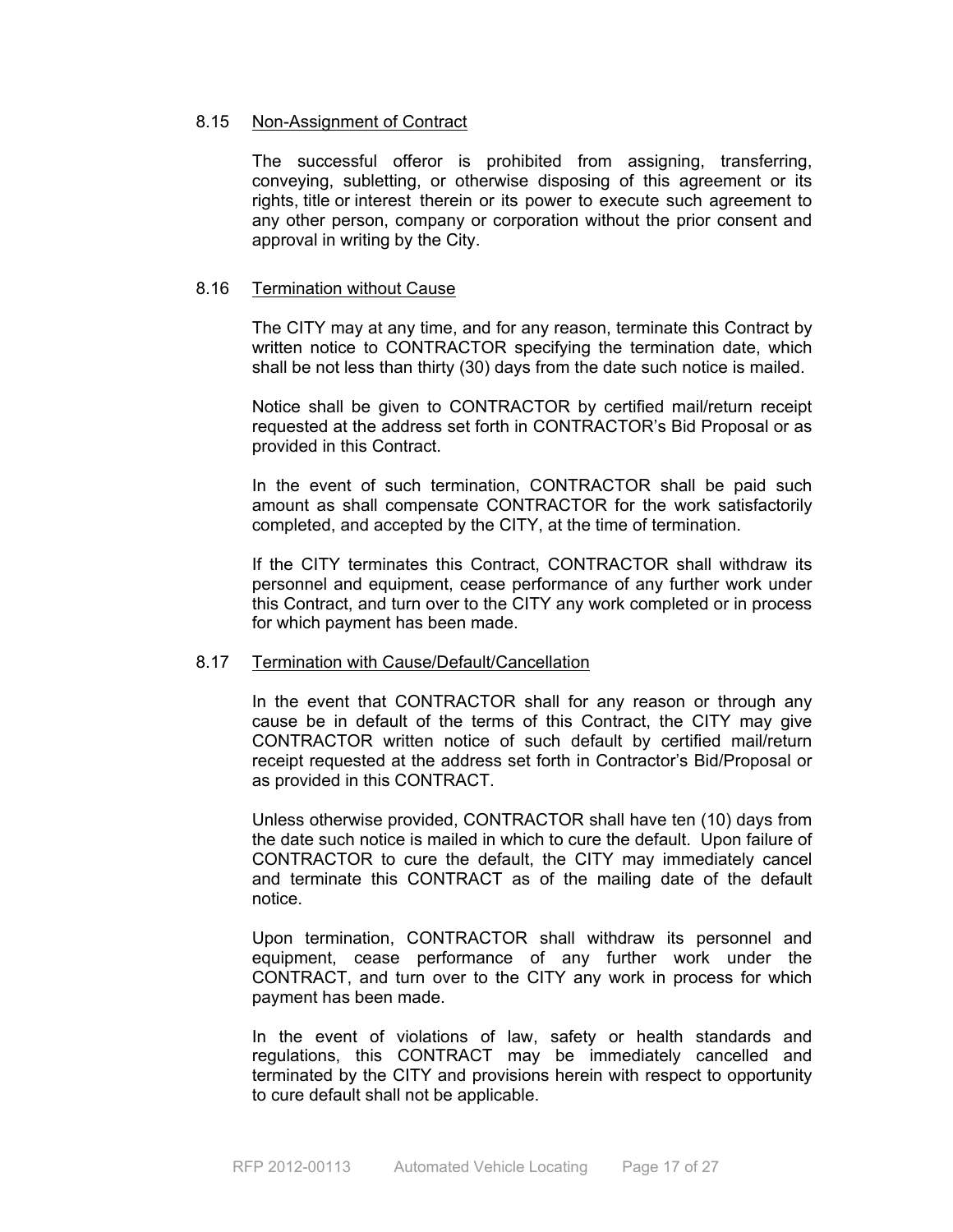#### 8.18 Non-Appropriation Availability of Funds

It is understood and agreed between the parties hereto that the CITY shall be bound and obligated hereunder only to the extent that the funds shall have been appropriated and budgeted for the purpose of this CONTRACT. In the event funds are not appropriated and budgeted in any fiscal year for payments due under this CONTRACT, the CITY shall immediately notify CONTRACTOR of such occurrence and this CONTRACT shall terminate on the last day of the fiscal year for which the appropriation was made without penalty or expense to the CITY of any kind whatsoever.

#### 8.19 Record Retention/Audits

The contractor shall retain, during the performance of the contract and for a period of seven years from the completion of the contract, all records, including computerized records, pertaining to the contractor's proposal and any contract awarded pursuant to this Request for Proposal. Such records shall include but not be limited to all paid vouchers; other reimbursement supported by invoices; ledgers; canceled checks; deposit slips; bank statements; journals; contract amendments; insurance documents; memoranda; and correspondence. Such records shall be available on demand and without advance notice during normal working hours.

The City may perform in-progress and post-contract audits of the contractor's records as a result of a contract awarded pursuant to this RFP. Such records shall be available on demand and without notice during normal working hours.

#### 8.20 Severability

In the event that any provision shall be adjudged or decreed to be invalid, such ruling shall not invalidate the entire Agreement but shall pertain only to the provision in question and the remaining provisions shall continue to be valid, binding and in full force and effect.

#### 8.21 Applicable Laws

This contract shall be governed in all respects by the laws of the Commonwealth of Virginia.

#### 8.22 Changes and Additions

It shall be the responsibility of the Contractor to notify the City, in writing, of any necessary modifications or additions in the Scope of this Agreement. Compensation for changes or additions in the Scope of this Agreement will be negotiated and approved by the City, in writing.

It is understood and agreed to by both the City and the Contractor that such modifications or additions to this Agreement shall be made only by the full execution of the City's standard Agreement change order form.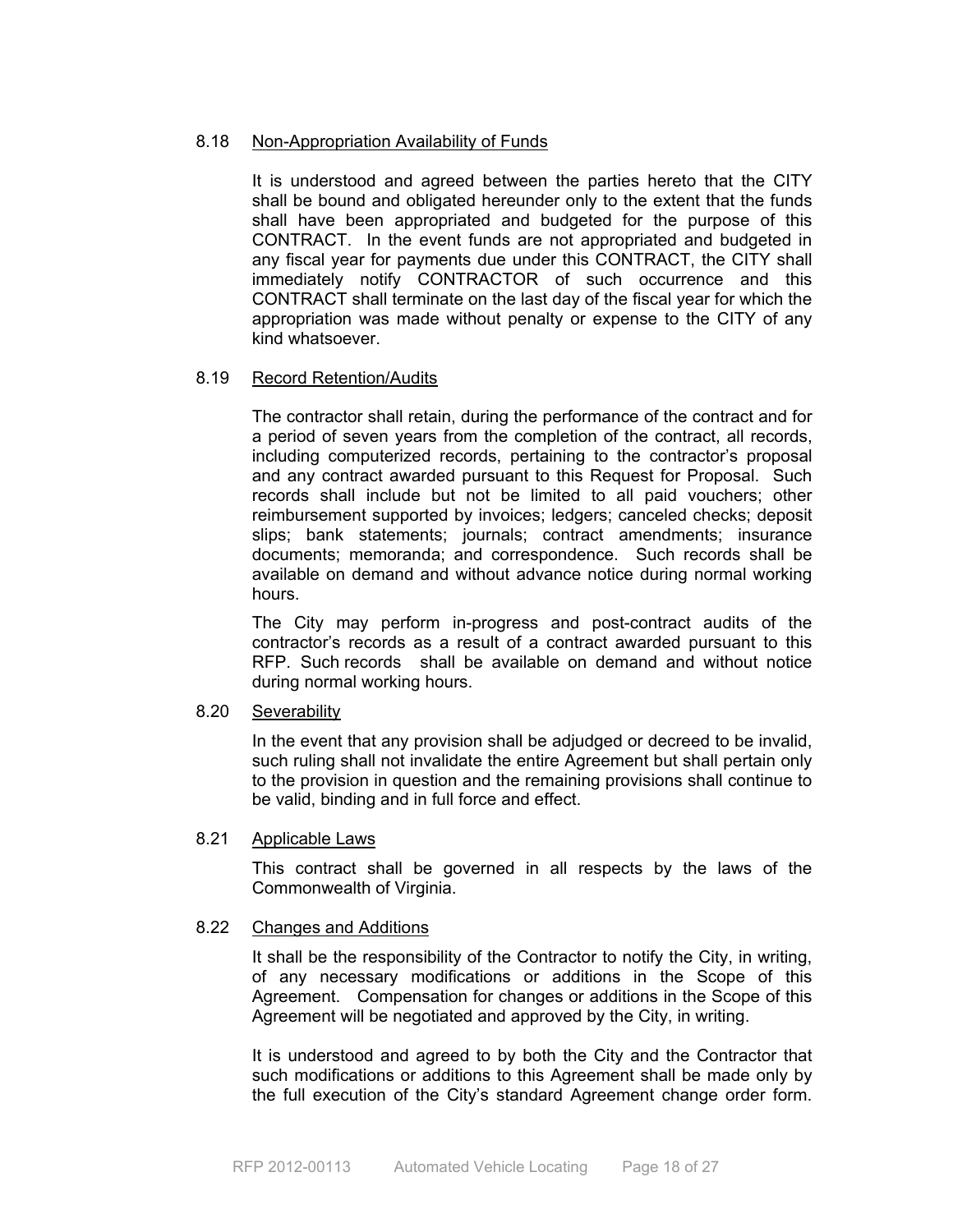Furthermore, it is understood and agreed by both parties that any work done by the Contractor on such modification or addition to this Agreement prior to the City's execution of its standard Agreement change order form shall be at the total risk of the Contractor and said work may not be compensated by the City.

#### 8.23 Conflict of Interest

Contractor shall not accept or receive commissions or other payments from third parties for soliciting, negotiating, procuring, or effecting insurance on behalf of the City.

#### 8.24 Responsibility of Contractor

The Contractor shall, without additional costs or fee to the City, correct or revise any errors or deficiencies in his performance. Neither the City's review, approval or acceptance of, nor payment for any of the services required under this Agreement shall be deemed a waiver of rights by the City, and the Contractor shall remain liable to the City for all costs which are incurred by the City as a result of the Contractor's negligent performance of any of the services furnished under this Agreement.

#### 8.25 Controlling Law; Venue; Pending/during Litigation

This Agreement is made, entered into, and shall be performed in the City of Suffolk, Virginia, and shall be governed by the applicable laws of the Commonwealth of Virginia without regard to its conflict of law rules. In the event of litigation concerning this Agreement, the parties agree to the exclusive jurisdiction and venue of the Circuit Court of the City of Suffolk, Virginia; however, in the event that the federal court has jurisdiction over the matter, then the parties agree to the exclusive jurisdiction and venue of the U.S. District Court for the Eastern District of Virginia, Norfolk Division.

The Contractor shall not cause a delay in services because of the pending or during litigation proceedings, except with the express, written consent of the City or written instruction/order from the Court.

#### 8.26 Taxes in Arrears

No bid or proposal will be accepted from or Contract awarded to any person, firm or corporation that is in arrears, or is in default to the City upon any debt or contract, or that is a defaulter as surety or otherwise upon any obligation to the City.

#### 8.27 Compliance with State Law; Foreign and Domestic Business authorized to Transact Business in the Commonwealth (VPPA §2.2 – 4311.2)

 A bidder or offeror organized or authorized to transact business in the Commonwealth pursuant to Title 13.1 or Title 50 is to include in its bid or proposal the identification number issued to it by the State Corporation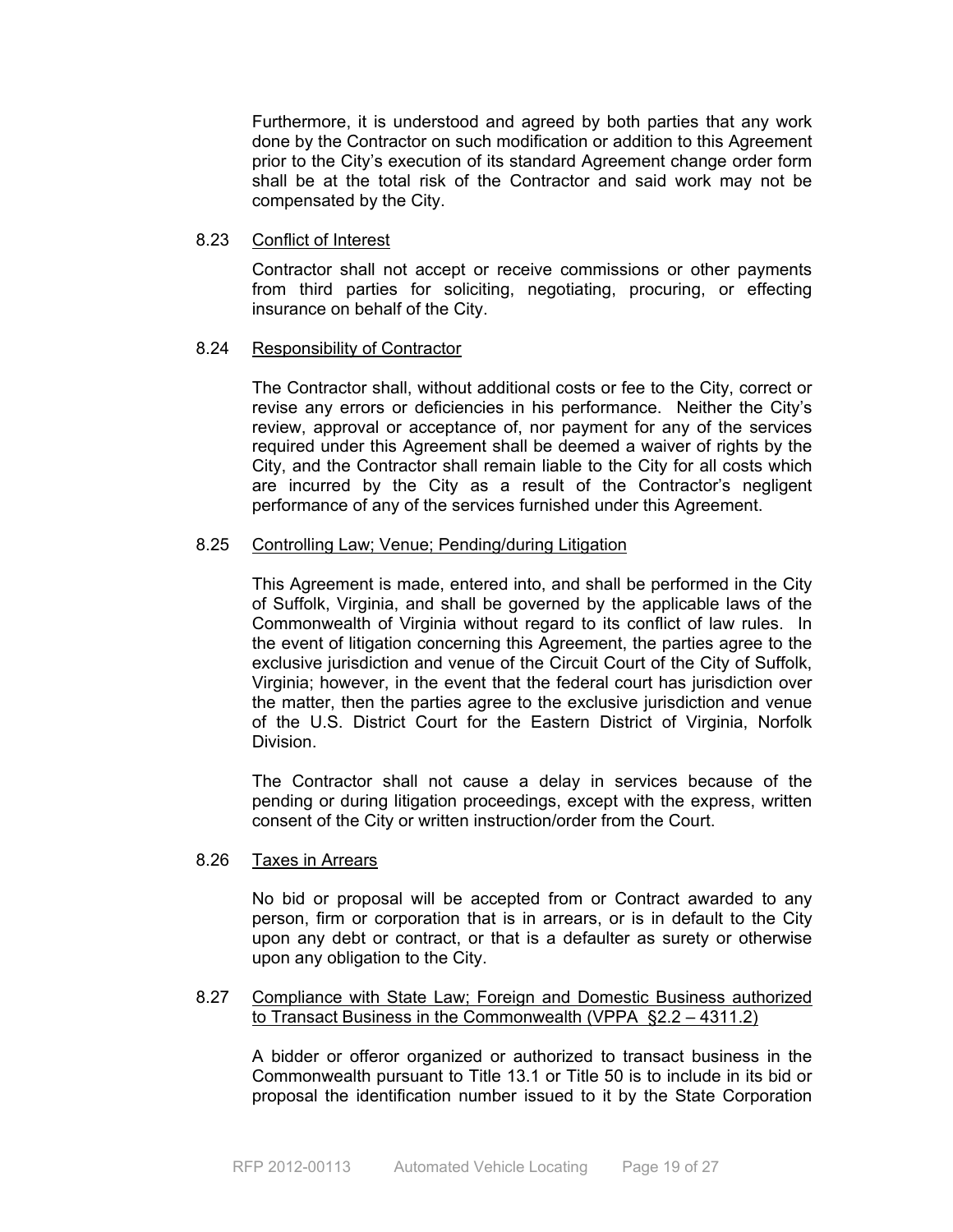Commission. Any bidder or offeror that is not required to be authorized to transact business in the Commonwealth as a foreign business entity under Title 13.1 or Title 50 or as otherwise required by law shall include in its bid or proposal a statement describing why the bidder or offeror is not required to be so authorized. A public body may void any contract with a business if the business fails to remain in compliance with the provisions of this section.

#### 8.28 Indemnity / Hold Harmless

The CONTRACTOR shall indemnify, defend, and hold harmless the CITY, its officials, employees, agents, and representatives thereof from any and all losses, damages, claims, fines, penalties, suits, costs, actions, or claims of any kind, including attorney's fees, brought on account of any personal injuries, damages, or violations of rights, sustained by any person or property which arise out of any violation of law by, and all acts and omissions of the CONTRACTOR, the CONTRACTOR'S agents, employees, or customers occurring in connection with the products and services covered herein or from any claims or amounts arising from the violation of any law, bylaw, ordinance, regulation or decree.

The CONTRACTOR'S indemnification obligation with respect to any and all claims against the CITY or any of its officers, agents, employees, by any employee or statutory employee of the CONTRACTOR, or any of CONTRACTOR'S subcontractors, or anyone directly or indirectly employed by any of them, or anyone for whose acts the CONTRACTOR or CONTRACTOR'S subcontractor may be liable, shall not be limited in any way by any limitation on the amount or type of damages, compensation or benefits payable by or for the CONTRACTOR or any of CONTRACTOR'S subcontractors under workers' compensation laws, disability benefit laws or other applicable employee benefit laws.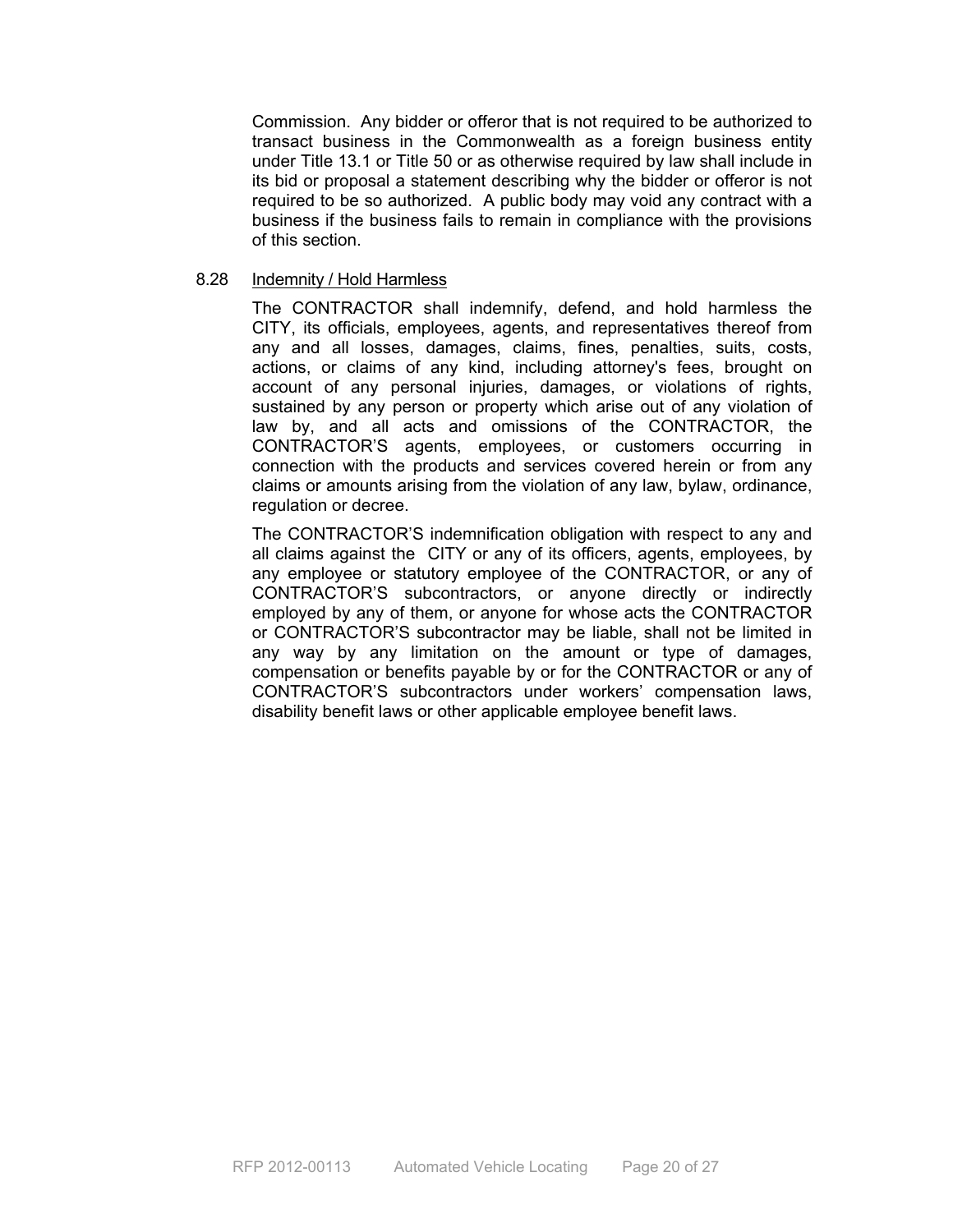# SIGNATURE SHEET (Submit with Proposal)

My signature certifies that the proposal as submitted complies with all Terms and Conditions as set forth.

My signature also certifies that the accompanying proposal is not the result of, or affected by, any unlawful act of collusion with another person or company engaged in the same line of business or commerce, or any act of fraud punishable under Title 18.2, Chapter 12, Article 1.1 of the Code of Virginia, 1950, as amended. Furthermore, I understand that fraud and unlawful collusion are crimes under the Virginia Governmental Frauds Act, the Virginia Government Bid Rigging Act, and Virginia Antitrust Act, and Federal Law, and can result in fines, prison sentences, and civil damage awards.

My signature also certifies that this firm has no business or personal relationships with any other companies or persons that could be considered as a conflict of interest or potential conflict of interest to the City of Suffolk and that there are no principals, officers, agents, employees, or representatives of this firm that have any business or personal relationships with any other companies or persons that could be considered as a conflict of interest or a potential conflict of interest to the City of Suffolk, pertaining to any and all work or services to be performed as a result of this request and any resulting contract with the City of Suffolk.

By signature and tile, I hereby certify that I am authorized to sign as a Representative for the Firm and can bind the firm into a contract: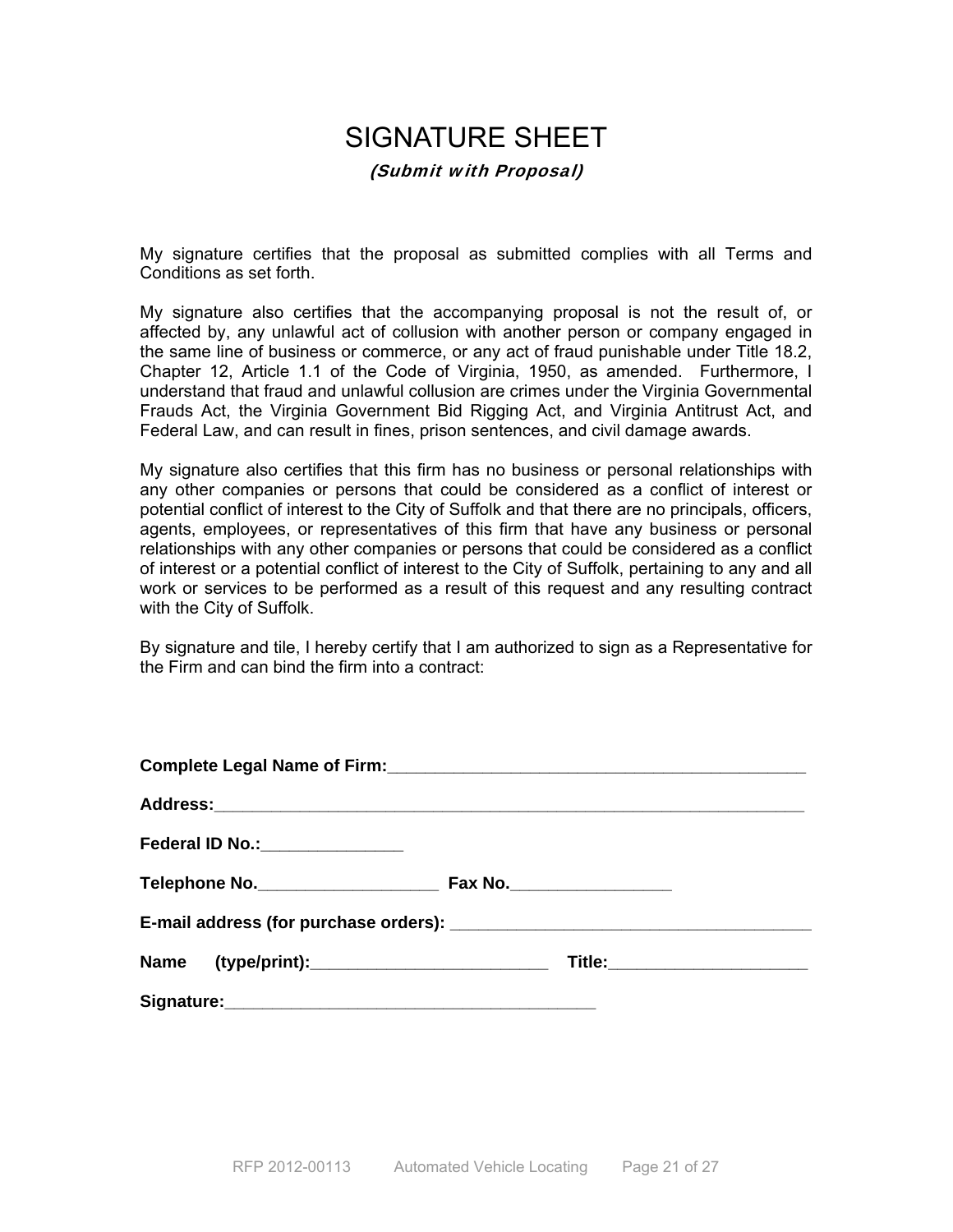# PROPRIETARY/CONFIDENTIAL INFORMATION IDENTIFICATION **RFP #2012- 00113**

Name of Firm/Offeror:

Trade secrets or proprietary information submitted by an offeror shall not be subject to public disclosure under the Virginia Freedom of Information Act; however, the offeror must invoke the protections of §2.2-4342F of the Code of Virginia, in writing, either before or at the time the data or other material is submitted. The written notice must specifically identify the data or materials to be protected, including the section of the proposal in which it is contained, as well as the page number(s), and state the reasons why protection is necessary. The proprietary or trade secret material submitted must be identified by some distinct method such as highlighting or underlining and must indicate only the specific words, figures, or paragraphs that constitute a trade secret or proprietary information. In addition, a summary of proprietary information provided shall be submitted on this form. The designation of an entire proposal document, line item prices, and/or total proposal prices as proprietary or trade secrets is not acceptable. If, after being given reasonable time, the offeror refuses to withdraw such a classification designation, the proposal will be rejected.

| SECTION/TITLE | <b>PAGE</b><br>NUMBER(S) | REASON(S) FOR WITHHOLDING FROM<br>DISCLOSURE |
|---------------|--------------------------|----------------------------------------------|
|               |                          |                                              |
|               |                          |                                              |
|               |                          |                                              |
|               |                          |                                              |
|               |                          |                                              |
|               |                          |                                              |
|               |                          |                                              |
|               |                          |                                              |
|               |                          |                                              |
|               |                          |                                              |
|               |                          |                                              |
|               |                          |                                              |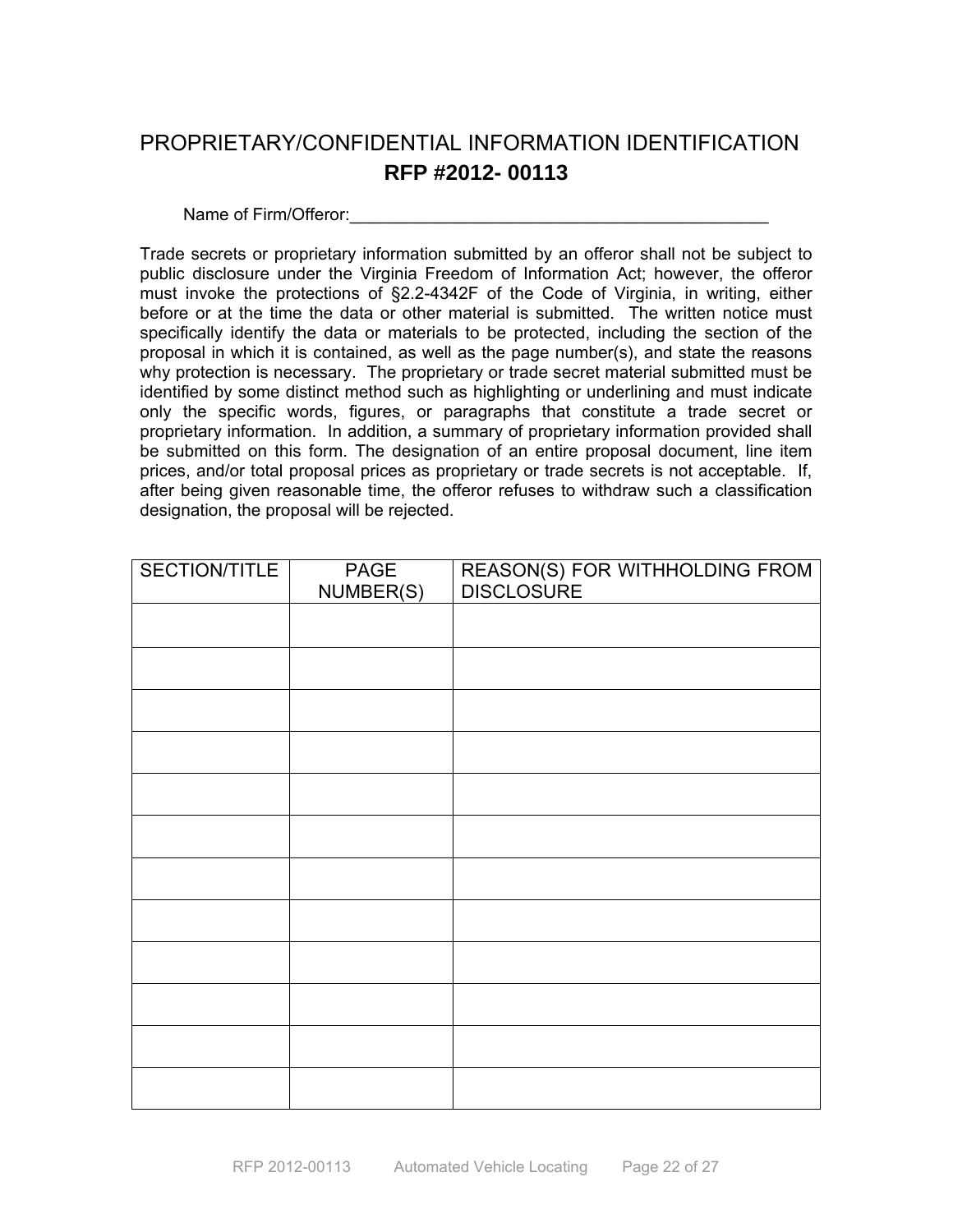# **EXCEPTIONS TO RFP** (RFP #2012-00113)

Name of Firm/Offeror: Manual Account of Firm/Offeror:

Unless stated in this portion of the proposal, all offerors will be considered to have accepted all the terms of the Request for Proposal (RFP), including all musts, shalls, and shoulds, and any amendments as issued, without exception.

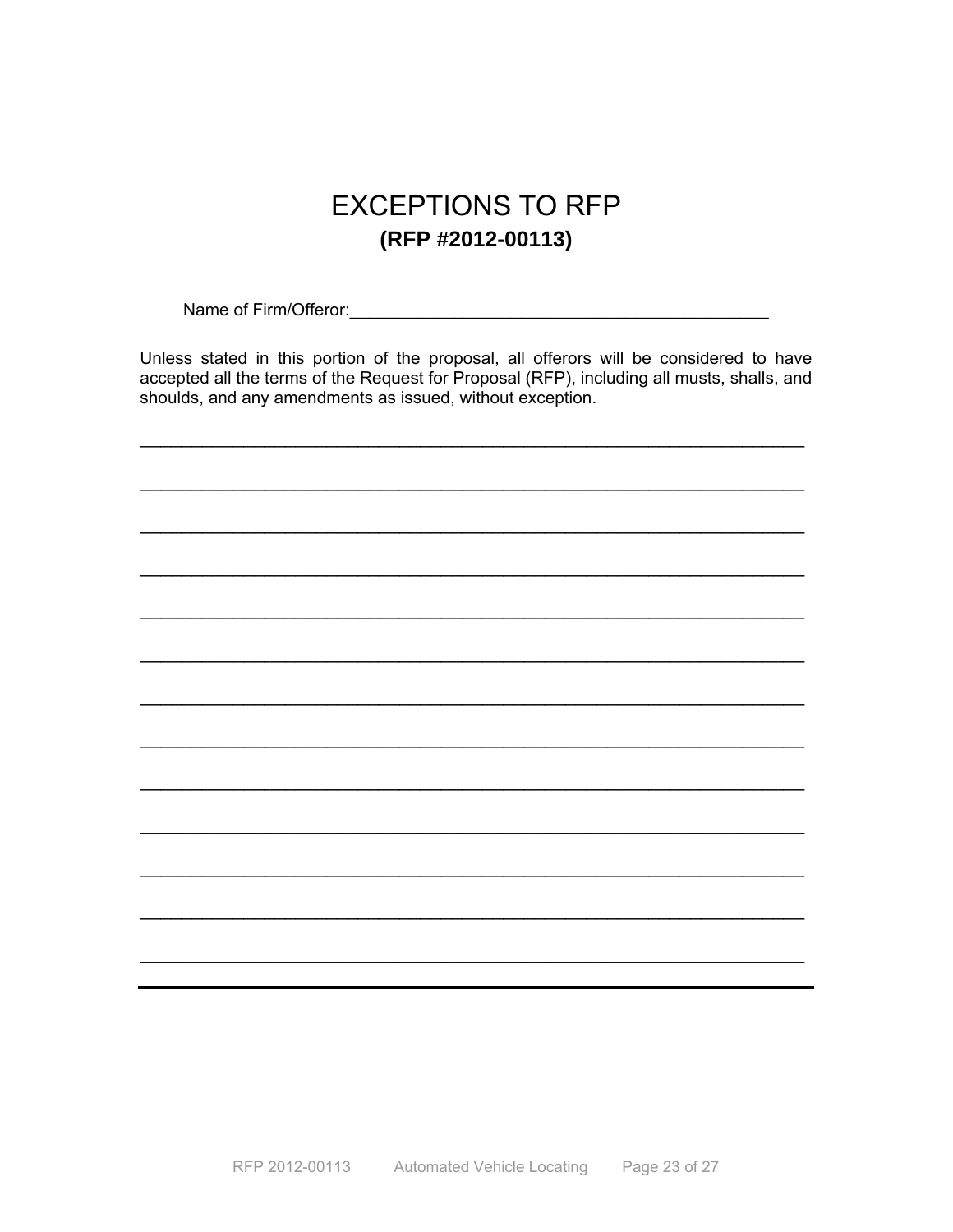Alternative Contacts for Firm:

| Name:          |                                                                                                                      |                                                                                                                       |  |
|----------------|----------------------------------------------------------------------------------------------------------------------|-----------------------------------------------------------------------------------------------------------------------|--|
| Email Address: |                                                                                                                      | <u> 1989 - Johann John Stoff, deutscher Stoffen und der Stoffen und der Stoffen und der Stoffen und der Stoffen u</u> |  |
| Cell Phone     | <u> 1989 - Johann Harry Barn, mars ar yn y brenin y brenin y brenin y brenin y brenin y brenin y brenin y brenin</u> |                                                                                                                       |  |
| Fax Number:    | the contract of the contract of the contract of the contract of the contract of the contract of                      |                                                                                                                       |  |
|                |                                                                                                                      |                                                                                                                       |  |

Licenses:

Please include a list of all current permits and licenses that shall be valid for the duration of the contract period:

Please provide a copy along with your completed fee schedule.

| Offeror has included Anti-collusion Statement with proposal. | Yes/No<br>(Circle one) |
|--------------------------------------------------------------|------------------------|
| Offeror has included SCC Form with proposal.                 | Yes/No<br>(Circle one) |
| Offeror has included Certificate of Insurance with proposal. | Yes/No<br>(Circle one) |
| Offeror has acknowledged any Addenda                         | Yes/No<br>(Circle one) |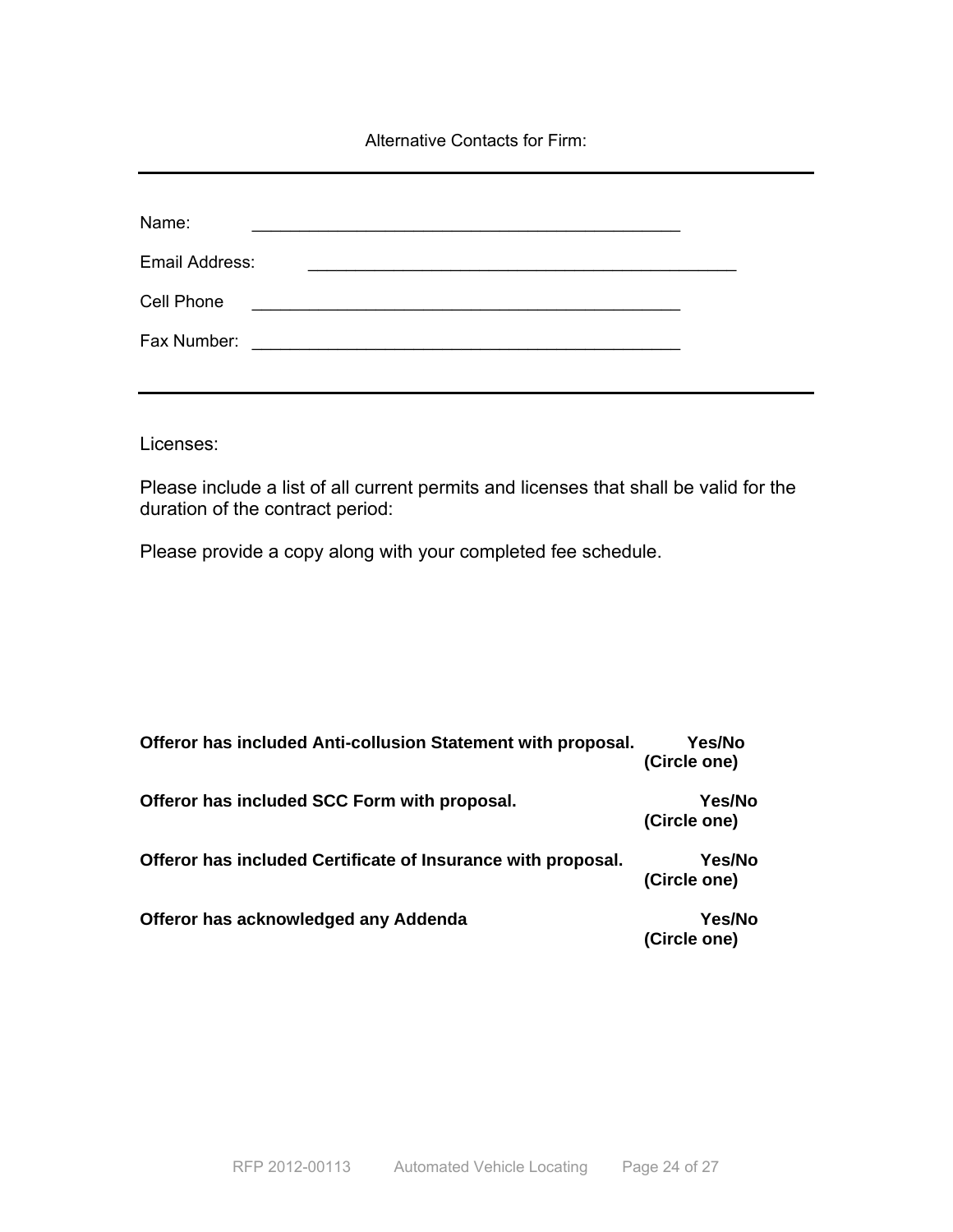**Offeror Shall Provide References On This Form.** 

| 1.               | Firm Name                                                                                                                                                                                                                                                                                   | <u> 1989 - Johann John Stone, markin f</u>                                                                              |
|------------------|---------------------------------------------------------------------------------------------------------------------------------------------------------------------------------------------------------------------------------------------------------------------------------------------|-------------------------------------------------------------------------------------------------------------------------|
|                  | Contact                                                                                                                                                                                                                                                                                     |                                                                                                                         |
|                  | Title                                                                                                                                                                                                                                                                                       |                                                                                                                         |
|                  | Mailing Address <b>Mailing</b> Address <b>Mailing</b> Address <b>Mailing</b> Address <b>Mailing</b> Address <b>Mailing</b> Address <b>Mailing</b> Address <b>Mailing</b> Address <b>Mailing</b> Address <b>Mailing</b> Address <b>Mailing</b> Address <b>Mailing</b> Address <b>Mailing</b> |                                                                                                                         |
|                  |                                                                                                                                                                                                                                                                                             |                                                                                                                         |
| 2.               |                                                                                                                                                                                                                                                                                             | Firm Name <u>experience</u>                                                                                             |
|                  | Contact<br><u> 1989 - Johann Barbara, martin amerikan basal dan berasal dalam basal dalam basal dalam basal dalam basal dala</u>                                                                                                                                                            |                                                                                                                         |
|                  | Title                                                                                                                                                                                                                                                                                       |                                                                                                                         |
|                  |                                                                                                                                                                                                                                                                                             |                                                                                                                         |
|                  |                                                                                                                                                                                                                                                                                             |                                                                                                                         |
| 3.               |                                                                                                                                                                                                                                                                                             |                                                                                                                         |
|                  | Contact                                                                                                                                                                                                                                                                                     | <u> 1989 - Johann Barbara, martin amerikan basal dan berasal dan berasal dalam basal dalam basal dalam basal dala</u>   |
|                  | Title                                                                                                                                                                                                                                                                                       |                                                                                                                         |
|                  |                                                                                                                                                                                                                                                                                             |                                                                                                                         |
|                  |                                                                                                                                                                                                                                                                                             | <u> 1989 - Johann Barbara, martxa amerikan personal (</u>                                                               |
| $\overline{4}$ . | Firm Name                                                                                                                                                                                                                                                                                   | <u> 1980 - Jan Sterling Sterling von Berling von Berling von Berling von Berling von Berling von Berling von Berlin</u> |
|                  | Contact ___                                                                                                                                                                                                                                                                                 |                                                                                                                         |
|                  | <b>Title</b>                                                                                                                                                                                                                                                                                |                                                                                                                         |
|                  |                                                                                                                                                                                                                                                                                             |                                                                                                                         |
|                  |                                                                                                                                                                                                                                                                                             | Fax<br><u> 1989 - Johann Barn, amerikansk politiker (d. 1989)</u>                                                       |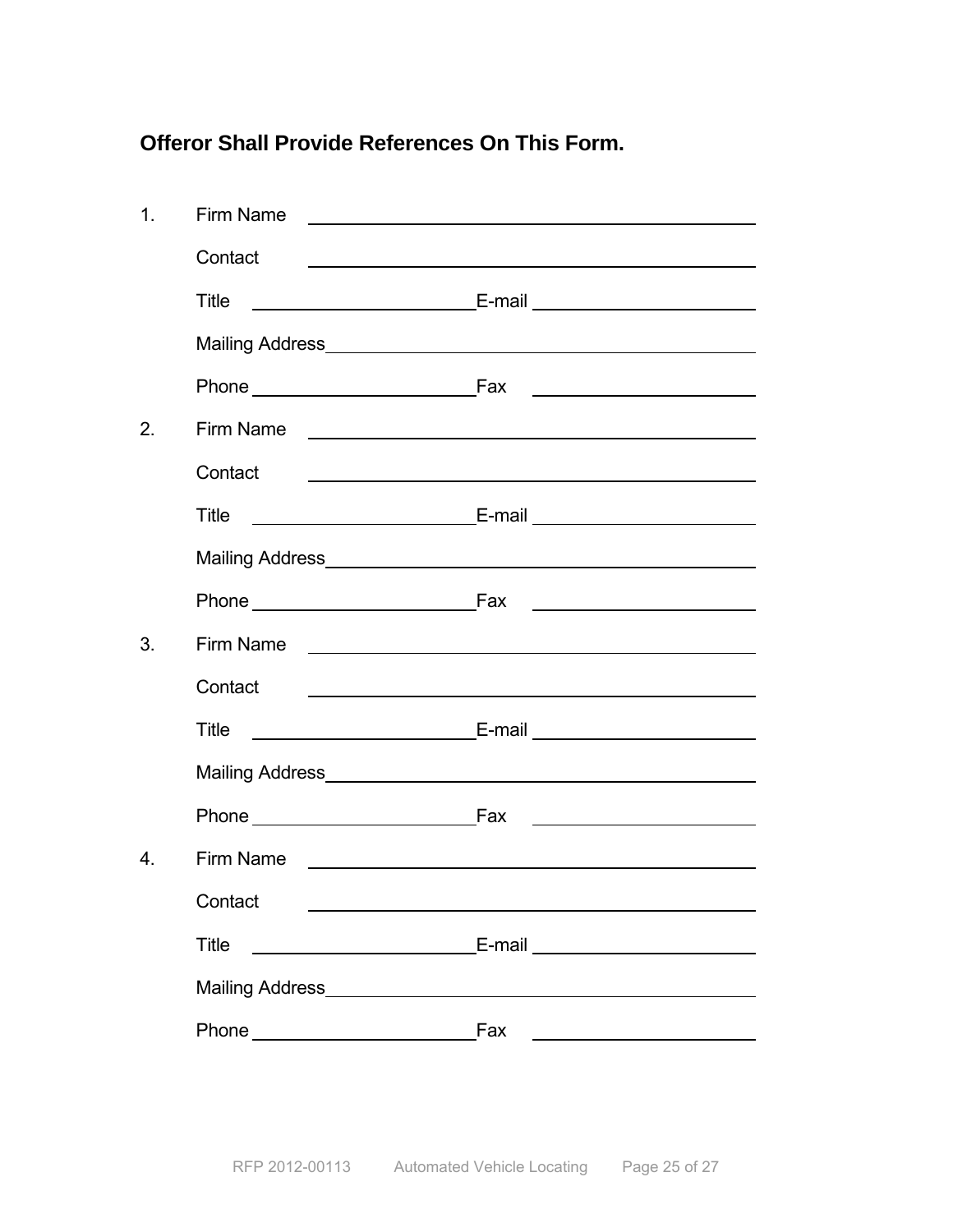### **PROOF OF AUTHORITY TO TRANSACT BUSINESS IN VIRGINIA**

THIS FORM MUST BE SUBMITTED WITH YOUR PROPOSAL/BID, FAILURE TO INCLUDE THIS FORM MAY RESULT IN REJECTION OF YOUR PROPOSAL/BID Pursuant to Virginia Code §2.2-4311.2 an Offeror/Bidder organized or authorized to transact business in the Commonwealth pursuant to Title 13.1 or Title 50 of the Code of Virginia shall include in its proposal/bid the identification number issued to it by the State Corporation Commission ("SCC"). Any Offeror/Bidder that is not required to be authorized to transact business in the Commonwealth as a foreign business entity under Title 13.1 or Title 50 of the Code of Virginia or as otherwise required by law shall include in its proposal/bid a statement describing why the Offeror/Bidder is not required to be so authorized. Any Offeror/Bidder described herein that fails to provide the required information shall not receive an award unless a waiver of this requirement and the administrative policies and procedures establish to implement this section is granted by the City Manager, as applicable.

If this quote for goods or services is accepted by the City of Suffolk, Virginia the undersigned agrees that the requirements of the Code of Virginia Section §2.2-4311.2 have been met.

Please complete the following by checking the appropriate line that applies and providing the requested information.

A. Cfferor/Bidder is a Virginia business entity organized and authorized to transact business in Virginia by the SCC and such vendor's Identification Number issued to it by the SCC is

B.\_\_\_\_\_\_\_Offeror/Bidder is an out-of-state (foreign) business entity that is authorized to transact business in Virginia by the SCC and such vendor's identification Number issued to it by the SCC is

C. C. Circle Offeror/Bidder does not have an Identification Number issued to it by the SCC such vendor is not required to be authorized to transact business in Virginia by the SCC for the following reason(s):

**Please attach additional sheets if you need to explain why such Offeror/Bidder is not required to be authorized to transact business in Virginia.** 

Legal Name of Company (as listed on W-9)

\_\_\_\_\_\_\_\_\_\_\_\_\_\_\_\_\_\_\_\_\_\_\_\_\_\_\_\_\_\_\_\_\_\_\_\_\_\_\_\_\_\_

 $\mathcal{L}_\text{max}$  , where  $\mathcal{L}_\text{max}$  is the set of  $\mathcal{L}_\text{max}$ 

\_\_\_\_\_\_\_\_\_\_\_\_\_\_\_\_\_\_\_\_\_\_\_\_\_\_\_\_\_\_\_\_\_\_\_\_\_\_\_\_\_\_

 $\mathcal{L}_\text{max}$  , we can also assume that the contract of  $\mathcal{L}_\text{max}$ 

 $\mathcal{L}_\text{max}$  , we can also assume that the contract of  $\mathcal{L}_\text{max}$ 

Legal Name of Offeror/Bidder

**Date** 

Authorized Signature

Print or Type Name and Title

### **RETURN THIS PAGE WITH COPIES OF DOCUMENTATION**